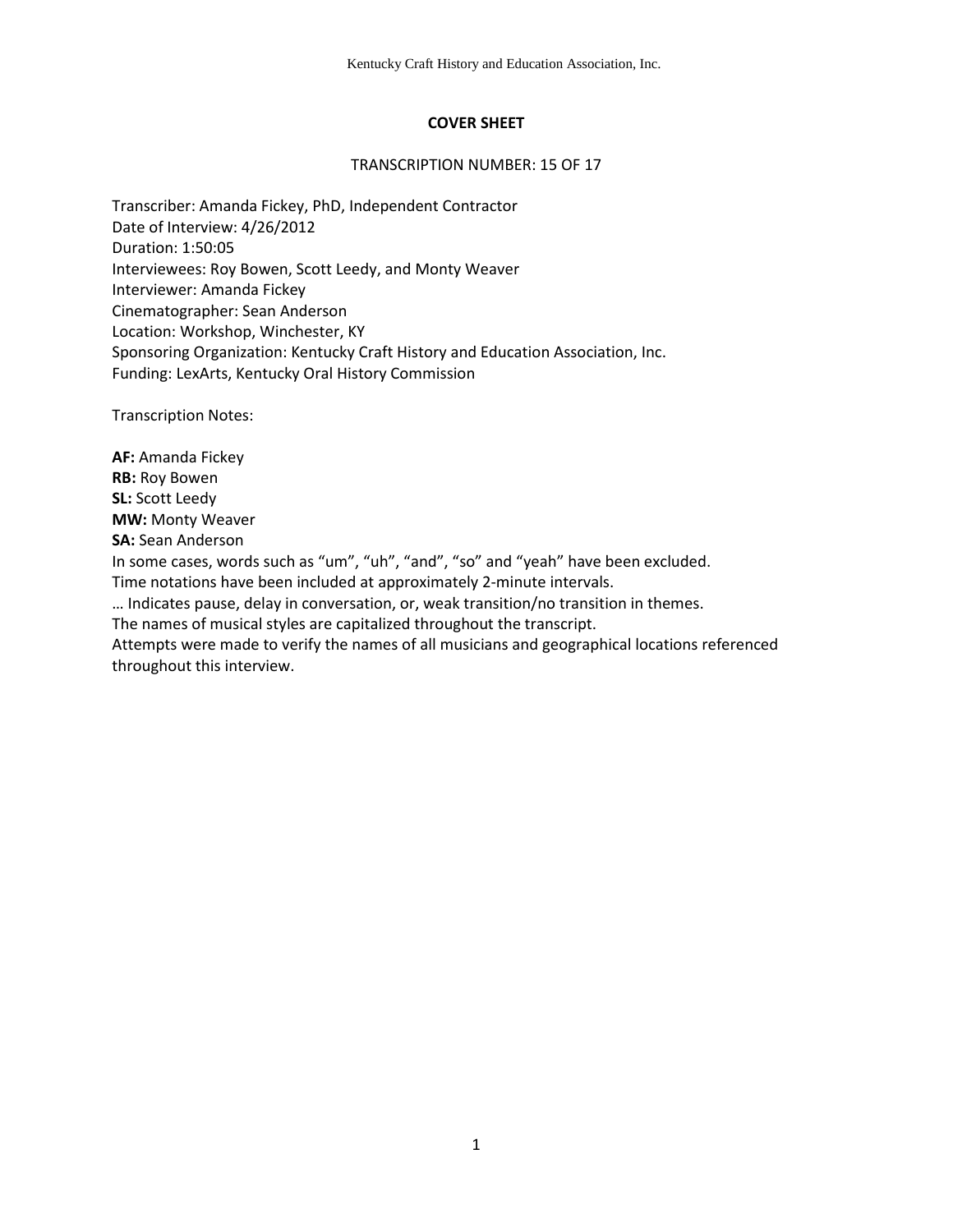### **0:00**

**AF:** Well thank you for sitting down with me today, Roy. I appreciate your time.

**RB:** You are very welcome.

**AF:** I thought we would start with just some basic biographical information first off. So, tell me a little bit about where you grew up.

**RB:** I was born here in Winchester.

**AF:** Ok, and so you've been here pretty much the majority of your life?

**RB:** All my life.

**AF:** Were you interested in music when you were younger growing up here in Winchester?

**RB:** Um, you know, I didn't really have any family background in it, but I've been interested in music since 1979. I've just always kind of had a love for it, so I've been doing it for a long time.

**AF:** Now why does '79 stand out as an important year to you?

**RB:** I guess just because, for whatever reason that's the year that I got my first guitar.

**AF:** Oh ok. Now was that a gift, or did you go out and buy it?

**RB:** It was a birthday present.

**AF:** A birthday present. Ok.

**RB:** After harassing my family for years, trying to get it.

**AF:** Yeah. So, where did you go to elementary school here?

**RB:** I went to Victory Heights Elementary School.

**AF:** And were you really involved in music classes?

**RB:** No.

**AF:** No? So, it was mainly just something you were interested in on the side?

**RB:** Yeah, my interest in school was always in arts and history, and I don't know, I guess…

### **[Interruption – outside noise]**

**1:50**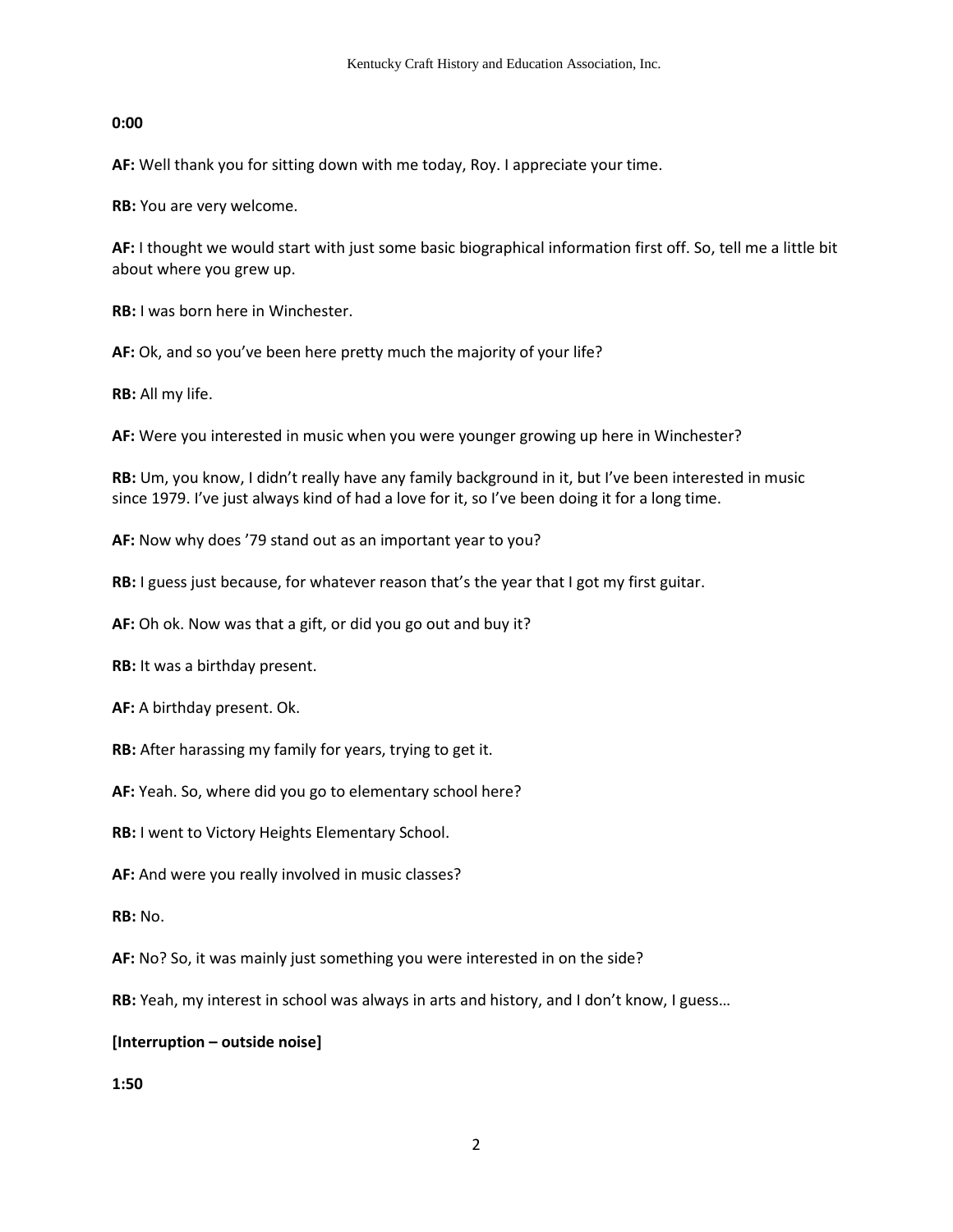**AF:** Ok, so tell me about your experience in elementary school. Were you interested in music?

**RB:** You know, I hadn't found that yet. I was very interested in art and being creative, but not, I hadn't, I think it was, I'll blame KISS for music.

**AF:** Same thing through high school?

**RB:** By the time I was in junior high I didn't care about anything but guitar. So all through high school I was playing in bands and just really, I did ok in high school, but it wasn't my main interest. I was way more interested in where we were going to be playing that weekend, later that night, or whatever.

**AF:** So by the time you got to high school you were actually doing gigs.

#### **[Interruption – videographer stops momentarily]**

**2:54**

**AF:** Were you more interested in music during high school? What was that experience like?

**RB:** I definitely, starting in junior high, had already decided that guitar was all that I was interested in and school was something I was trying to get through to get to a gig or whatever I had going as far as a band.

**AF:** Right, and so, what guitar were you playing? What was your role in the bands you were in?

**RB:** I played bass.

**AF:** You played bass. Ok. These were paid gigs?

**RB:** Mhm… Some of them.

**AF:** Some of them? Some of them were paid? Tell me about that your experience. You're a teenager and you're actually going out and doing gigs. What was that like?

**RB:** Well it seemed like a really big deal, even though you weren't playing anything significant, you were just playing a party for somebody, or a benefit for something, but it was still, it didn't matter, you were in front of people when you were playing so that was all that really mattered.

**AF:** Can I ask what the name of the band was that you were in?

**RB:** There were too many.

**AF:** Too many? Oh ok…

**RB:** I think it varied from week to week just about.

**AF:** Ah. When did you start to shift from having a desire to perform to actually wanting to build guitars? How did that take place?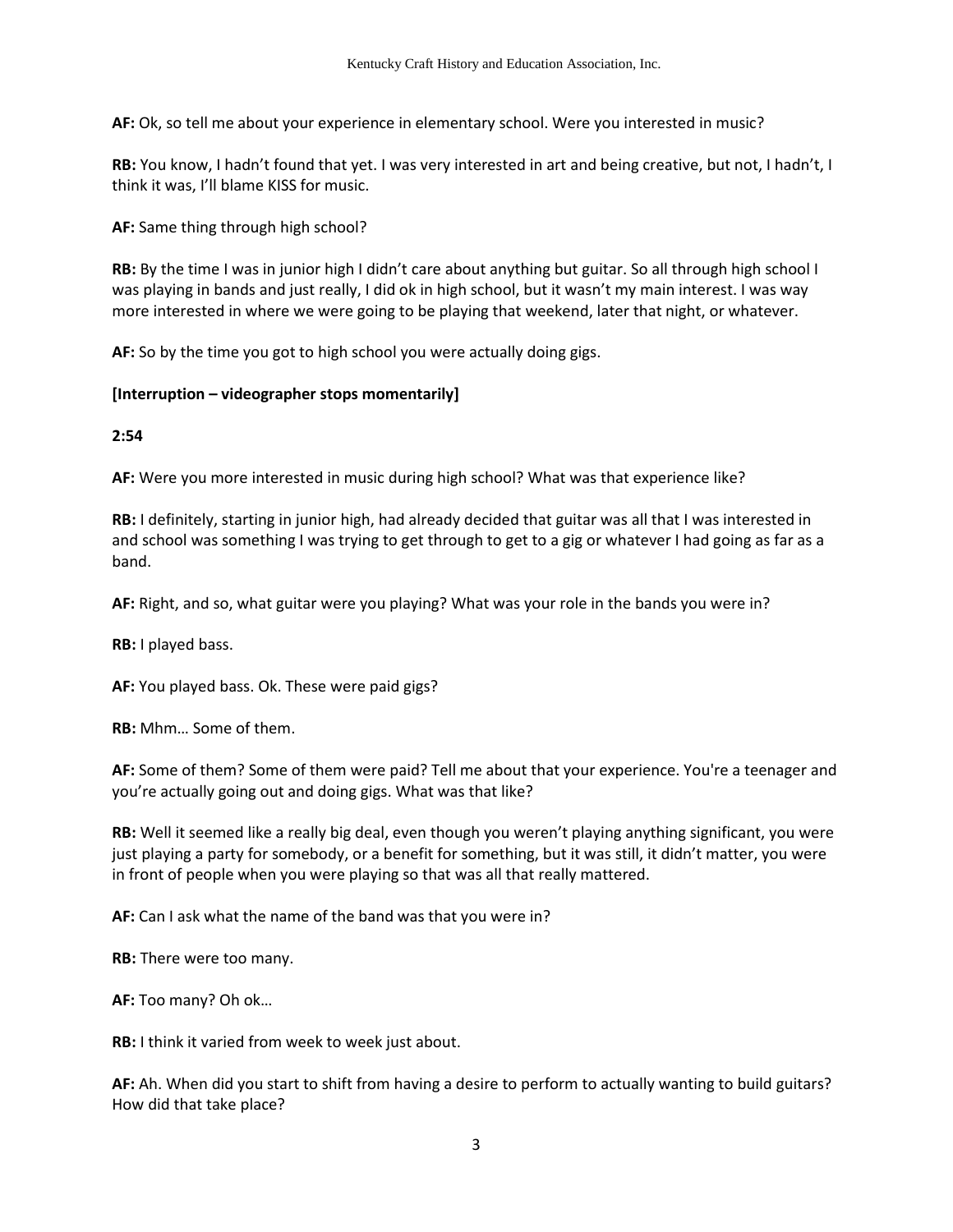**RB:** That was pretty early on. That was probably about half way through high school, and I was always just kind of fascinated with how one musician sounded different than the other one. I would see guys who were playing what appeared to be the same guitar, but they sounded different so I just kind of got fascinated with why.

**AF:** How did you start to explore that? Were you involved in shop class?

**RB:** I did take electronics classes in school and I took woodshop. More than any of it just came from me reading magazines. I would read, "Eddie Van Halen did this to his guitar," so and so did that to their guitar, and without fail that was the first thing I was doing was trying to do that same thing to my guitar and usually failing miserably at it.

**AF:** Did you feel like most of this learning process took place on your own? Through some classes, but you were really doing a lot of research, you were tinkering with things, is that right or did you work with anyone specific?

**RB:** No, I actually apprenticed with a gentleman. When I was determined that I was going to mess up my own guitars I basically, I would always have to take them, there was a repairman at Carl's Music in Lexington named Tom Jones, and Tom was the guy that I'd always take the guitars to after I'd messed them up, and he'd fix them. He would always tell me, you need to stop doing that, I didn't know what I was doing, and probably after two years of destroying guitars he looked at me one day and he said, "Well it's obvious that you are going to keep doing this, so do you want to learn how to do it right?" And so I started apprenticing with him and that was '87. That's been all I've done since then. So, well, you don't really make a great living as a guitar repairman at a music store, so there were always other jobs that had to happen, but that's been the main goal since then.

**AF:** Well let's talk a little bit about that apprenticeship. Was that a paid apprenticeship?

**RB:** At first it was just a percentage of whatever jobs that I helped him with. Then in '90 it turned into, he retired from doing repair and I took over for him and then it turned into a full-time paying job.

**AF:** Ok, so you started doing repair work at Carl's music, and you slid into that position?

**RB:** Mhm.

**AF:** Ok, so throughout this experience, you mentioned it was hard to have repair work be sort of steady work and that you've done jobs on the side. What were some of those jobs on the side that you've done?

**RB:** I've done a lot of retail work. I was an assistant manager for Office Depot for about four years. I've done a lot of cabinet making, a lot of construction. Things that are still involved in woodworking.

**AF:** So you have a skill set that is easily transferable? Right, so you can make the bodies of guitars, you can make cabinets, tell me a little bit about that.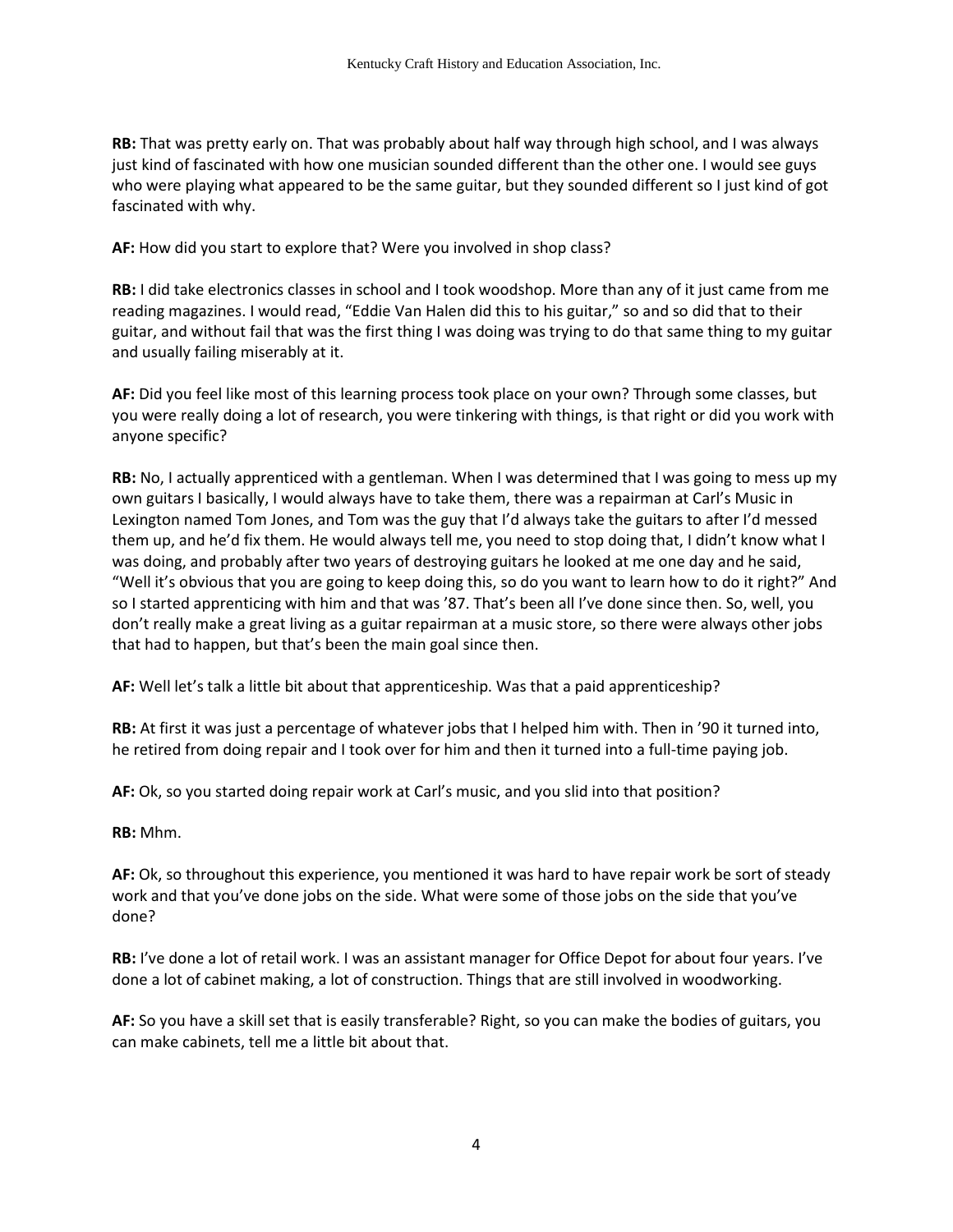**RB:** Well I think, you know, I think a lot of people, if you like doing woodworking and you're good at woodworking it is easy to shift that from, the basic principles of it are the same regardless of what you are doing, whether you are making a clock, or a table, or a kitchen cabinet.

**AF:** And are you using pretty much the same equipment?

**RB:** Yeah.

**AF:** Yeah.

**RB:** Most of the basics, you know, there are a lot of specialized pieces of equipment that are in the guitar industry. Most of those we don't actually use. Our stuff is still very basic tool stuff.

**AF:** So you were working this job at Carl's Music, you were doing retail on the side, and you were doing some carpentry, making some cabinets and things using the same skillset. How did you go from being at that stage in your life to actually having RS Guitarworks?

**RB:** That start in, I think '96. I was running an ad, I had actually left Carl's in '94 and had started running ads in the paper for doing repairs and one day I got a call from a guy that had a guitar that he had been working on and he couldn't quite get it fixed right and he had just moved to Winchester and he wanted me to look at the guitar and so he came over and that turned out to be Scott and we wound up finding out that we pretty much had everything in common. We had played with a lot of the same people, we had owned a lot of the same equipment, we played in a lot of the same bands, but we never met each other.

So it almost seemed like the whole time we were kind of orbiting each other, you know, alternating in and out of stuff. He actually helped me get a job at the time, but while we were working that job we would get off work and come straight to the shop at my house and start building guitars, or refinishing guitars or whatever because we were both so interested in it. We did that part-time for years until it literally got to the point where, we put up our first website in '99, and started getting work in and I think it was 2002 or 2003 we wound up, we looked around the shop one day and we had enough work to pay ourselves for about six months and at that time we just kind of made the decision, let's try it. So it started with just him and me in the basement of my house.

**AF:** Let me step back for just a second. I think it's interesting that in '99 you started developing your own website because I know that's something that a lot of artists and crafts producers, you know that can be really challenging for them. So how did you and Scott make that decision and what did that decision mean when you put yourself out there on the web, and what sort of knowledge did you have about web design going into that?

**RB:** I had absolutely; it wound up being a very pivotal point for the company, it made us, because it got us on a national and international basis that we would have never achieved without it. As far as having knowledge of it, I had absolutely none. I didn't know anybody who did it. The internet was so, that kind of marketing tool was so new, it was just literally a deal that, I literally bought a book about writing code and it was just a deal where I sat down and wrote out or website by going through this book; How do you get it to do this? How do you get it to do that? I wrote our whole first website out in a spiral notebook and then literally opened the page on the server and started typing code. Surprise of surprises it actually worked. It had a couple of glitches in it, but when you consider the fact that it came out of a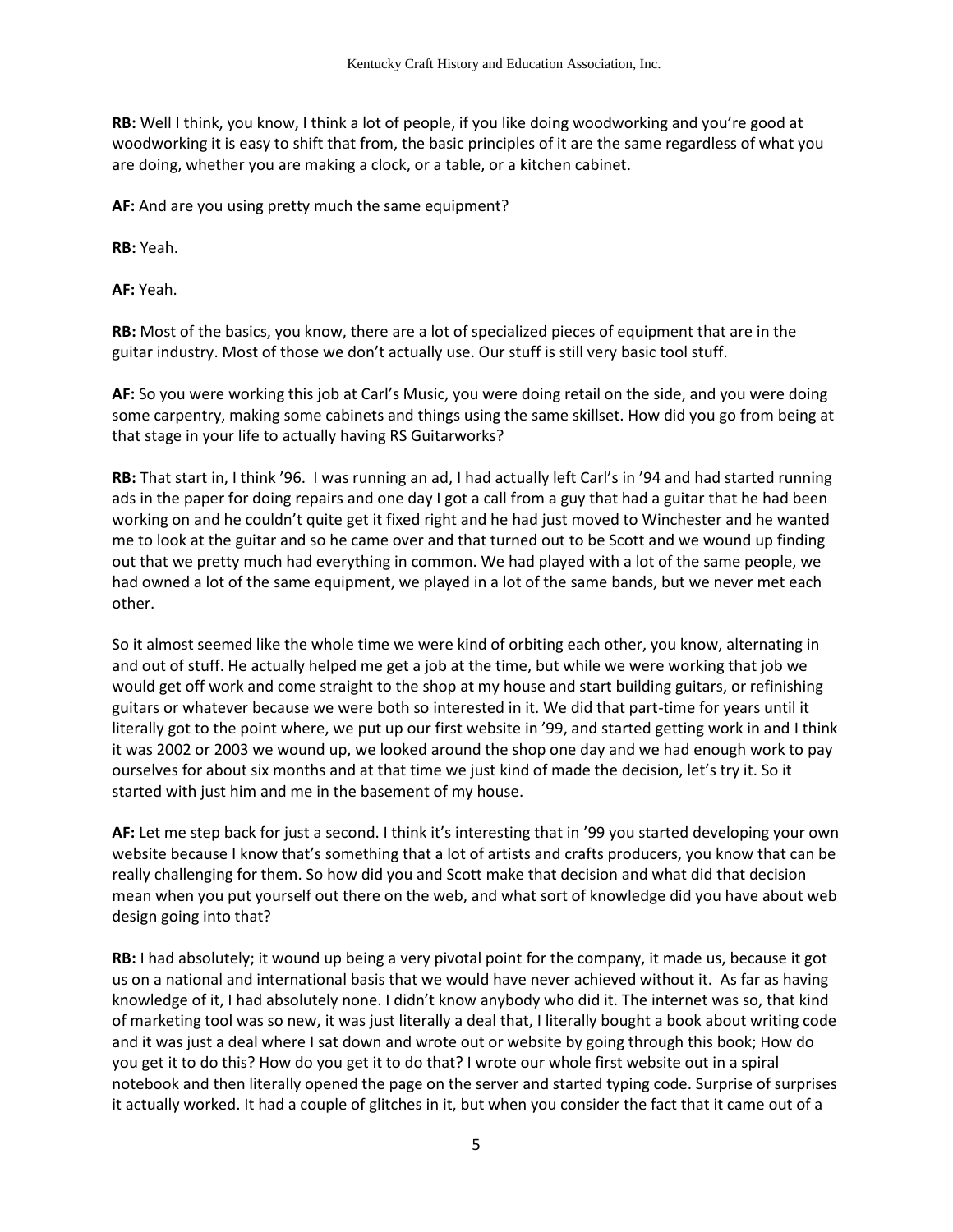code for dummies book it did pretty good. So, you know, that was a huge, it wasn't very long after we put it up that we started getting calls from people.

**AF:** Right. Now did you have to pay for the space, the Internet space, to be able to run the site?

**RB:** No, the first one that was one that was on a homestead site, so it was a free site.

**AF:** I think it's interesting that once you have that national and international market you immediately started to get phone calls, and that's something in the past individuals that I've spoken to, they don't always anticipate just how much more traffic that their business will start to get once they put up a website so they can't always meet production. So talk a little bit about those challenges. Once that website went up, what changed and how quickly did it change?

### **13:40**

**RB:** It didn't really, I mean, you know, I think we got a call from a gentleman in South Carolina I think about two days after the site went up with questions about having a job done and he was happy with what we did for him and then he recommended to a dealer friend of his who started having us do work and it just kind of, it was a slow thing but it was kind of amazing to us still every time for the longest time we were just amazed anytime you'd get a call from New York or California or wherever. We both pretty much fell over when we got our first job that was from a different country. Didn't know what to think of that. Our first international job was from New Zealand. So, you know, like I said, we've got blindsided a few times by putting things out there that we thought would be a cool idea that we weren't prepared to get bombed by, but it's always seemed to work out. It's been stressful at times, but you know, we're lucky that we've got through it.

**AF:** So the folks from New Zealand. Who were they and what were they requesting?

**RB:** It was a refinish job and I don't remember the gentleman's name. I do remember, because I think I still have the card, he sent us a postcard with the guitar from Auckland City and that was always just amazing and always stuck out in our mind, but that many years later I don't remember the gentleman's name but I don't think we ever did another job for him, I think we've done other jobs for people in New Zealand. But not him again, I don't think.

**AF:** After this point you started to get pretty steady work, and then by 2002/2003 you had pretty much enough work to sustain yourself for six months. So that's when you made the decision to open up RS Guitarworks. Talk a little bit about that decision and what that meant for you and Scott and what you had to think about.

**RB:** It was frightening to give up, to say ok, there's not going to be a safety net. There's not going to be any steady income. There's going to be whatever comes in, whatever you do. Whatever you do is what you are going to have to deal with was a frightening thing. But you know, it's been a very tough business but we both love it. So, you know, we're both glad we did it. It's just like any other business, as it grows there are times when you go, man I wish we could go back to you know, when it was easier, but it's been a really cool thing so far.

**AF:** Did you go through the process of making five or ten year business plans or?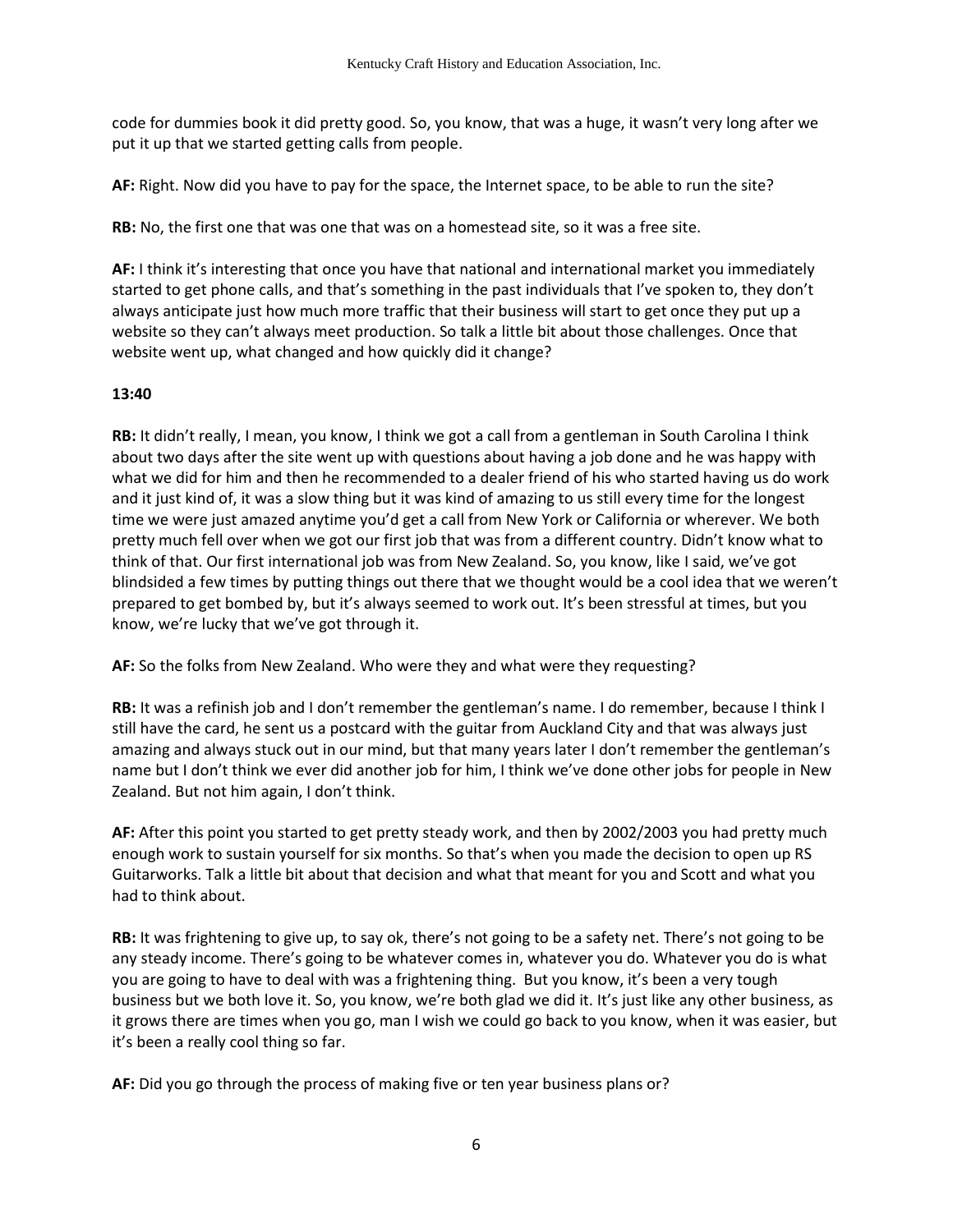**RB:** No.

**AF:** No, so you took a shot in the dark and went with it?

**RB:** That's it.

**AF:** Yeah. Looking back on that, if you were talking to an entrepreneur now, who given the economy was thinking about jumping into something like that, what advice would you give?

**RB:** I think the way we did it was the only way that a business can survive. I think that if a business starts off in debt, it's in trouble right off. You don't want to be trying to establish a new business and new clients with the pressure of making that mortgage payment, with the pressure of repaying that bank loan, I mean, we were very lucky that I had the shop at the house so there was zero overhead. Scott and I already had the tools, you know, so it was just a matter of, ok, you kind of have to tighten things up a bit, don't spend as much money, and every dime you get in that isn't required for the two of you to exist has to go back into the company.

## **[Interruption – train]**

## **18:29**

**AF:** So, every dime you make, you have to put back into the company?

**RB:** Yep, and yeah, we were able to, the money, because of not having the overhead we were able to let the company grow. Having parts done, having different things done, getting inventory in without having to worry about how to we pay the rent, how do we keep the electric on, how do we, for the longest times the phones for RS Guitarworks on the business cards were mine and Scott's cell phones and that's an important part when it's just two people because what you have to do is, you don't want to miss that chance, you don't want to miss that order, I've lost count of how many times we would take, somebody would place an order in a restaurant on the back of a napkin because that's where you were. But if we would have, it allowed us to grow, we were able to move into a shop before this one that was very low overhead, the utilities were included, and we got our first employees there and then when we grew out of that we purchased this building, but it's let us grow the business in steps instead of jumping out there and here we are, we owe a half million dollars and good luck. If anybody can start a business and do it part-time and build it, you are going to have a whole lot better chance of being successful.

**AF:** I think those are good points to bring up and I think a lot of craft producers find themselves, they'll go to workshops or trainings and they're encouraged to jump in very quickly, but sometimes it is better for them to build up and to do it part-time and to still have wage labor on the side and give yourself time to make that change.

**RB:** Yeah, I think you need to establish your product before you wind up going in debt. You know, going out there when you already owe a lot of money and trying to get people to be familiar with what you do, or to create a demand for a product that you are doing is not where you want to be. You want to have people already beating the door down for what you are doing, that way you have a better chance of making it.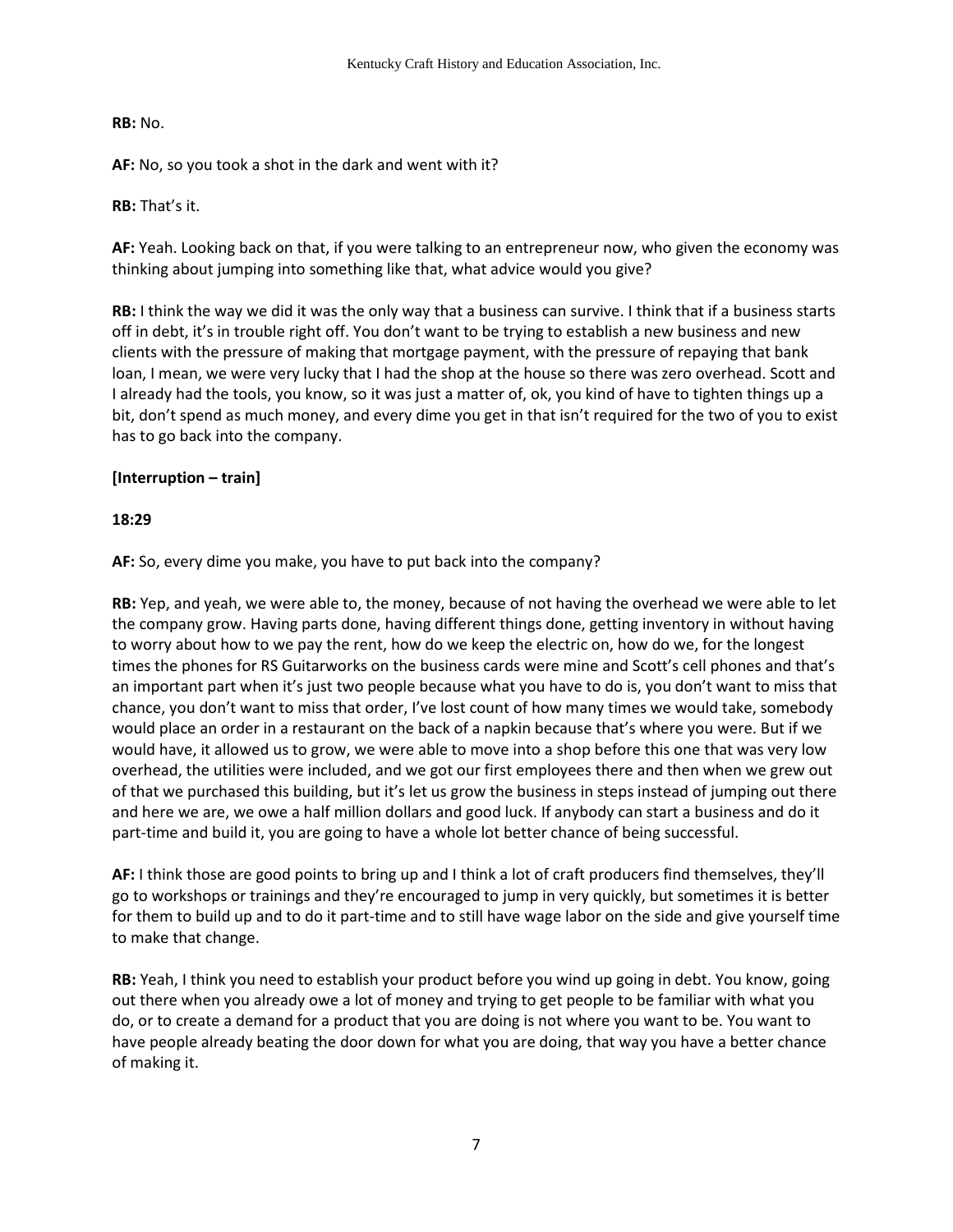**AF:** So, thinking in terms of producing good quality product and getting that out there, what have you and Scott done since you started working together to improve your own abilities as builders? You mentioned you had an apprenticeship for a period of time. Have you continued to do any apprenticeships or work with anyone else or take any workshops?

**RB:** No, no I haven't. I've been very fortunate to; one thing is, in the industry everyone wants to make out like there is a rivalry between companies. The truth is, some of my best friends are builders and/or owners of companies that people consider our competition. We call each other all the time. We visit each other all the time and we share how we do things. There's not the big secretive thing that everybody wants to make, "Oh don't let so and so know I did this," it just doesn't work that way. It's a very open industry, which is a good thing. There's a lot of open information out there, which you can very easily get.

**AF:** Ok, so you're part of a vast network of other builders and other producers that you can talk to and you can gain access to information. It seems like it would be really important to be a part of that network and, do you think craft producers in general are part of networks like that?

**RB:** I think there is… I know when we were doing furniture and cabinetwork we dealt with other shops and I think that goes with everything. I think there are always going to be people that are willing to share what they do.

**AF:** Now, let's talk a little bit about the shop. How long have you had this shop open?

**RB:** It's been almost five years.

**AF:** Almost five years. So when you opened this shop it was you, and Scott, and how many employees did you have at that time?

**RB:** There were five of us when we moved here.

**AF:** Five. Now, Roy, your employees, are they all male?

**RB:** Yeah, we had a female office manager.

**AF:** I'm just curious, do you think that tends to be the case for most guitar shops? They just bring in more males? Do you think that's true across the industry?

**RB:** Um, not necessarily, because I know quite a few of the shops that we deal with that you know, have office managers, or shipping managers, or the such that are female, but I don't, I can count on one hand the number of ladies I know who are interested in guitar repairs or building, so I think there's less of that for sure.

**AF:** I think that's interesting. Any ideas why that might be?

**RB:** I don't know why, but I do know that as a whole there are probably less female guitarists.

**AF:** Yeah.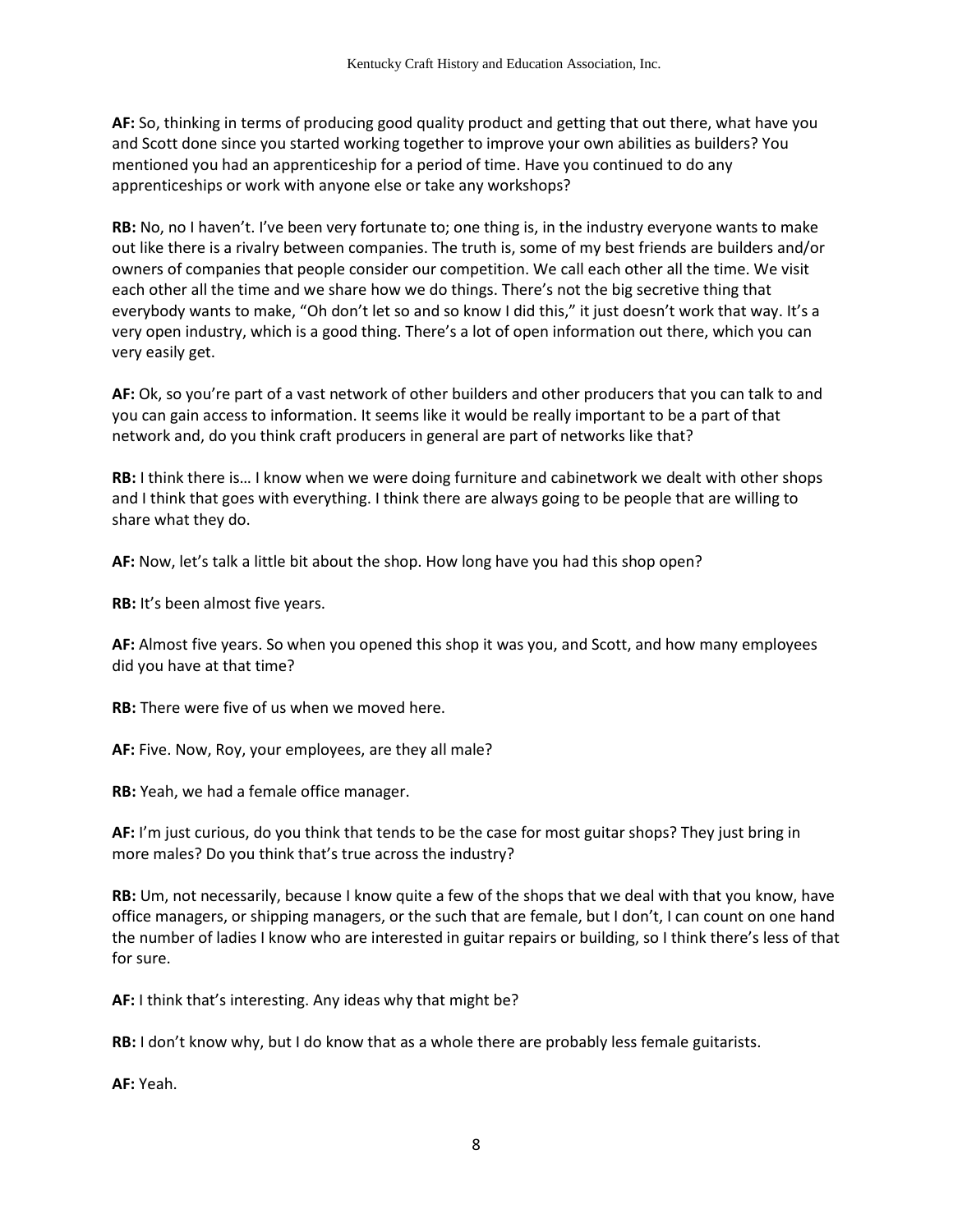**RB:** So maybe because there are fewer guitarists there are just less of them that have an interest in being hands on in it.

**AF:** So, thinking in terms of the staff you have here, the five of you, describe a little bit about the process. What does it take to build a guitar? Where do you start and how many people are involved in that and then talk a little bit about throughout.

**RB:** Ok. Obviously, I think when we first, we have to find a product that, a guitar that we feel there is something unique about or a need for. There's never any telling who, sometimes that comes from looking at the Internet and repeatedly go, "Why doesn't anybody do this?" Ok, well, and a lot of times there isn't a clear answer for that. Why doesn't anybody do this? Well let's try it, and sometimes you try it and you find out why nobody does it because it doesn't work. You know there are a lot of prototypes that just fail and a lot of ideas that seem like they would be good that just don't work. Sometimes you have to look, if you have fifty to sixty years of the guitar industry, the electric guitar industry, why hasn't anybody done this. Well it's not that they haven't it's just it didn't work and you know, every body has moved on. But once you get a design, whether that comes from a customer's request, a need on the Internet we are finding out about, or if it's an idea, it can be, we've got guitars that are a design idea from pretty much everybody in the shop. I mean, somebody may just go, "Hey, I had an idea. I think this would be a cool guitar." And we'll try about anything, We'll do a prototype of it and if we think there is merit to it or it needs to be worked on some more, if it doesn't work out then we will just move on. But I think you know, past that it all just comes down to trying to build the best guitar you can through the materials you select and the attention to detail and building it, the parts that you chose to use. All of that is very important.

# **27:02**

**AF:** Where do most of your parts come from?

**RB:** We have probably, currently I think, probably eighty percent of our parts are exclusively made for us and most of them are being made in the US.

**AF:** Will you talk a little bit about what parts are included? I'm sure that there are lots of parts, but just generally speaking.

**RB:** Well, the things that we've been known for more than anything, you obviously have the wooden parts, the guitar body and the neck which is where you have to be really selective about the weight and the tone of the parts that you are using, the wood that you are using. Also the weight of guitar is really important to most people. Once you get past that, the one thing that has really established us in the industry is the electronics of the guitars. RS was a industry leader in, honestly, we were probably the first company to ever come up with the idea to approach the companies that make the compacitors and the potentiometers inside the guitars that make them work because prior to that everybody had always approached it like, well, let's use what's on the shelf, which is what may have been developed for generic electronics use. Works great in a radio, works great in a car, it's not the ideal part for a guitar. So we approached the companies with clear designs and said look, we want to do parts that are made specifically for a guitar, and that's really done wonder for the company, not only in establishing us for our guitar building, but for our electronics kits. We offer a lot of kits to where people can upgrade the electronics in their guitars, other company's guitars.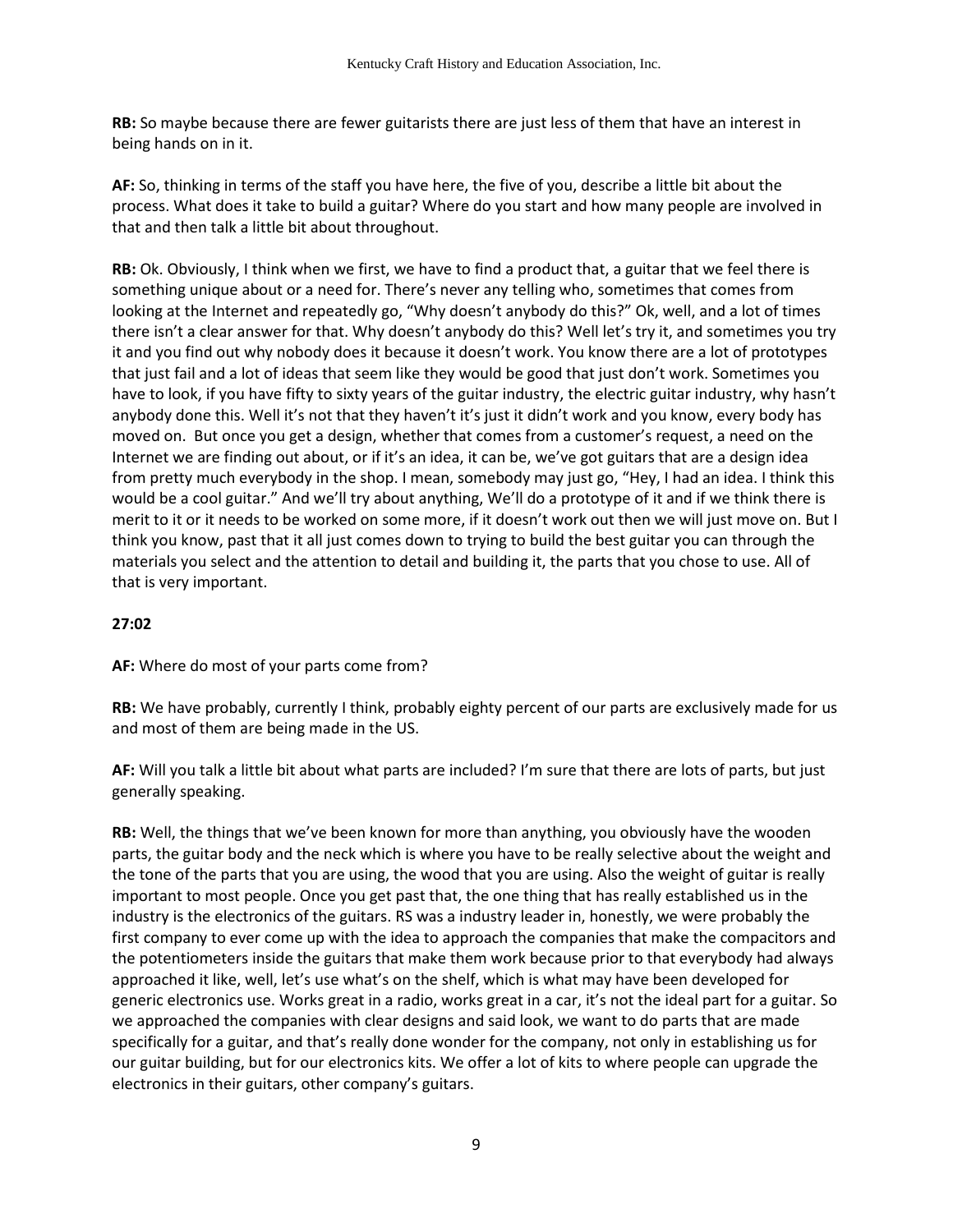**AF:** That's great. So they can buy a lower model if they need to, and then upgrade as they have the extra cash to do so. Ok. That seems like a smart business move too because then they are always coming back in, they are always buying additional products.

**RB:** Yeah, that's just it, I mean, we kind of approach the company like its three different companies. There is the guitar building side of the company, there's the restoration and repair part of the company, and then there's the retail/parts side of the company. Because between those three things, if somebody wants what we do, and they have the money and they want a guitar built the way they always wanted it, that part is there. If they have, like you said, a lower end guitar and they want to use better electronics or hardware or whatever, those parts are there and available for them. Then, even if the intermediate thing, if they like a certain fret size that we use in our guitar, or they've seen one of our guitars that's a color they like, then they can have their guitar refinished or re-fretted here as well to get it. So there are pretty much all stages and that's really benefited us a lot because it has given us the ability to, you don't have the down time. There are times when the economy gets tights and what we find is when the economy gets tight people really don't have the money to spend on building a guitar as a whole, but they have that one that they've had all their life. They can afford to spend fifty or a hundred dollars to make it better, until they can afford to buy a new guitar, or they can spend two or three hundred to have it refinished and repaired to make it better or new to them. So that's cool because it gives us all of the different avenues of income.

**AF:** And, I think for a lot of producers that diversification is really important. Did you start out thinking that you wanted to have that diversification or did you just kind of start to realize that you could make those things available over time?

**RB:** We fell into it.

### **AF:** You fell into it. Ok.

**RB:** It was one of those deals where we actually started off with the idea of doing the repairs, and then when we started, we came up with our first guitar ideas and built those and started getting some interest in them. We did a lot of work on the hardware that we wanted to use on those guitars and the electronics that we wanted to use in our own guitars. We literally had a gentleman send a guitar in for a refinish and he said he wasn't happy with how the electronics were in his guitar and he said, "Do you know anything you could do about it?" and I said, "You know, we have these electronics that we use in our own guitars." He said, "Well, can you put that in mine?" It was like, yeah, sure, we put it in it, sent it back to him, he gets on an Internet forum and says, "I just got my guitar back from RS for being refinished. Their refinish looks great, but it's not the same guitar that I got back because they put their electronics upgrade in it and now it's a totally different guitar." All of a sudden you start to see people on this forum go, "Tell me more about this upgrade that they did to your electronics." He said, "Well, I don't really know what it is, but they changed the capacitors and the pods with their own stuff and it's amazing." The next day we had orders for a hundred electronics upgrade kits and we had people contacting us asking, "How do I get one of these kits?" We may have had enough stuff in shop to do maybe two. We didn't know how to price it. We had no idea how to sell it, how to package it; the first ones literally went out in Ziploc bags with hand-drawn schematics of how we hooked them up. We didn't have anyway to take their orders, didn't have any way to run a credit card, you know, and so the whole parts end of this business created its self. We just rode along. Ok, now we need to figure out how to take credit cards. How do we set-up an online store? How do we do all of that stuff? I won't take any credit for the online store stuff. That was something way out of my realm so it was like, ok we need to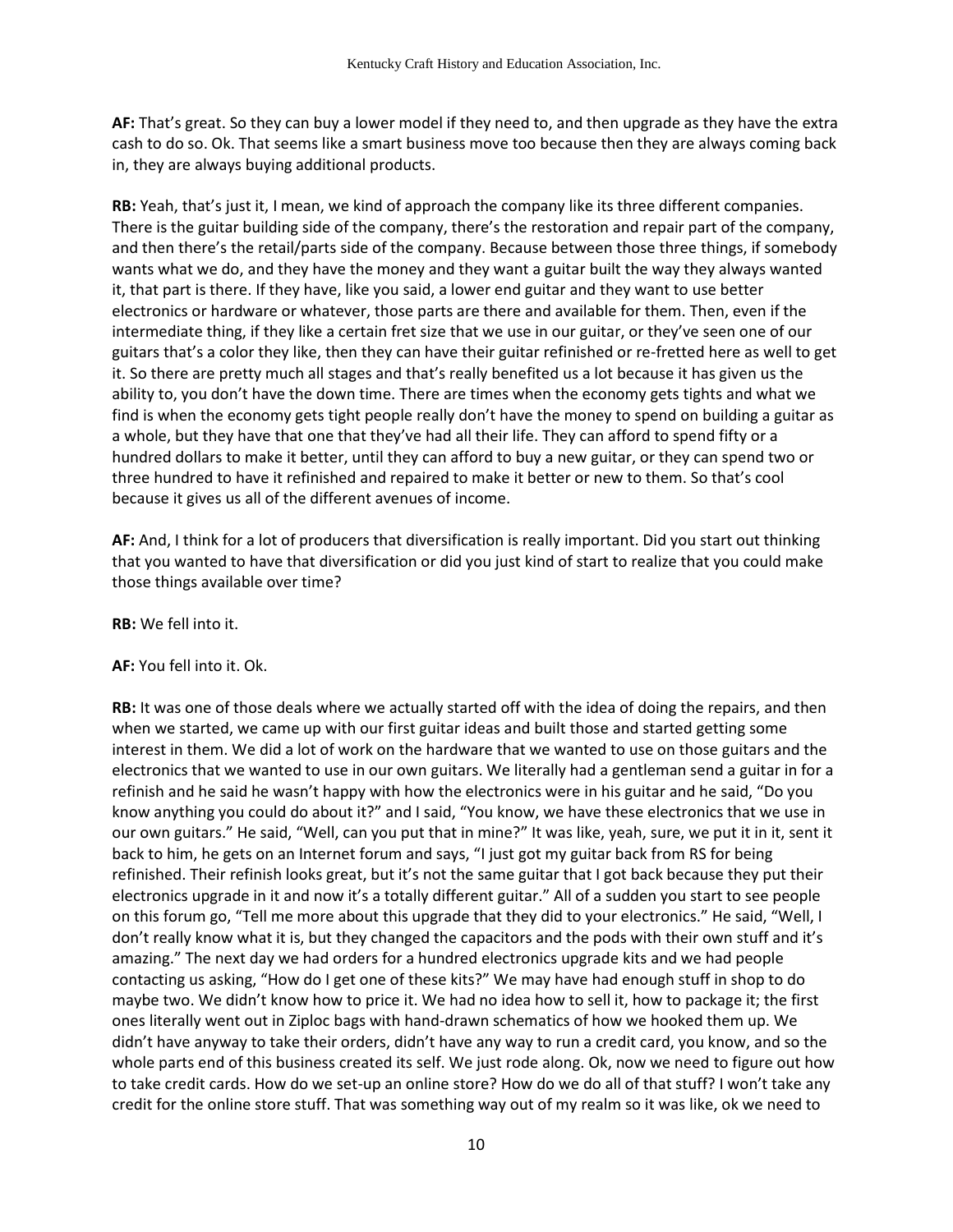hire somebody. Yeah, that's something Scott would say as well is that we've been very lucky at finding trends where there is a need for something and we filled that need before anybody else has. So we've kind of wound up being the leader in a lot of stuff.

#### **34:34**

**AF:** But I mean, that's where it's worked out really well and you guys are part of national and international markets now. Talk a little bit about the extent of customers that you have contacting you and the individuals that you work with and sell products to.

**RB:** Well I think right now Joey, our office manager would know better than I do, but I think we sell to, right now, better than one hundred and fifty countries.

#### **AF:** Wow.

**RB:** We have dealers in, probably… I'd say fifteen countries. We have a major distributor in Japan. We have a distributor in Europe. We have a distributor now in Singapore. So, you know, we have been very lucky to get to deal with people growing up that you considered being an idol. You don't know how to act the first time you pick up the phone and Joe Perry is on the other line, or Joe Walsh is on the other line. For me, being a big blues fan, the first day I answered the phone and Buddy Guy was on the phone. How do you even, is somebody messing with me? That's pretty much how you have to approach it and try to not sound like an idiot when they are on there. Like I said, we've been very lucky. Our customer base has gotten to be huge. The electronics upgrades that started as just off one post, I think as of two years ago we had sold over a hundred thousand. So, it's been amazing how things have grown.

**AF:** And to think about the next five or ten years down the road, what do you anticipate as far as changes to the business, changes within the guitar industry? Just speculate…

**RB:** The business is still growing. We are actually talk right now, hopefully within four to five months, we are talking with a builder right now about building a building that's roughly twice this size because we honestly have outgrown this. We are currently looking at hiring at least two more possibly three more people right now. We our getting ready, we actually just purchased our first CNC machine, which is a computer numeric controlled machine. It's basically a computer-driven router that will help us to keep the consistency of the guitars and the production speed of the guitars a lot better. So we are buying a lot of new equipment here recently and trying to get it, what basically happened is we started it off with, three years ago us building thirty guitars in a year turned into by last year us building I think two hundred and eighty. We've probably almost done that this year. So, we're getting to the point where you know, we need to get other people, we need to get better equipment to keep the same quality, but to keep up with the demand.

**AF:** So the shift towards more computerization won't lessen the quality of the guitar?

**RB:** No, because people have a misconception about the computer controlled machines. There's really no difference between whether I take, or Scott takes a piece of wood and you cut it out on a bandsaw or a router by hand, it's still a machine doing it, you're just guiding it. The only difference is, with the CNC the computer will guide it. The work that makes a guitar will always come from your hands. It's the job that you do of doing the fine sanding, the job that you do of hand-shaping in the neck, the job that you do of applying the finish or doing the fret work, that's stuff that you are never going to be able to get,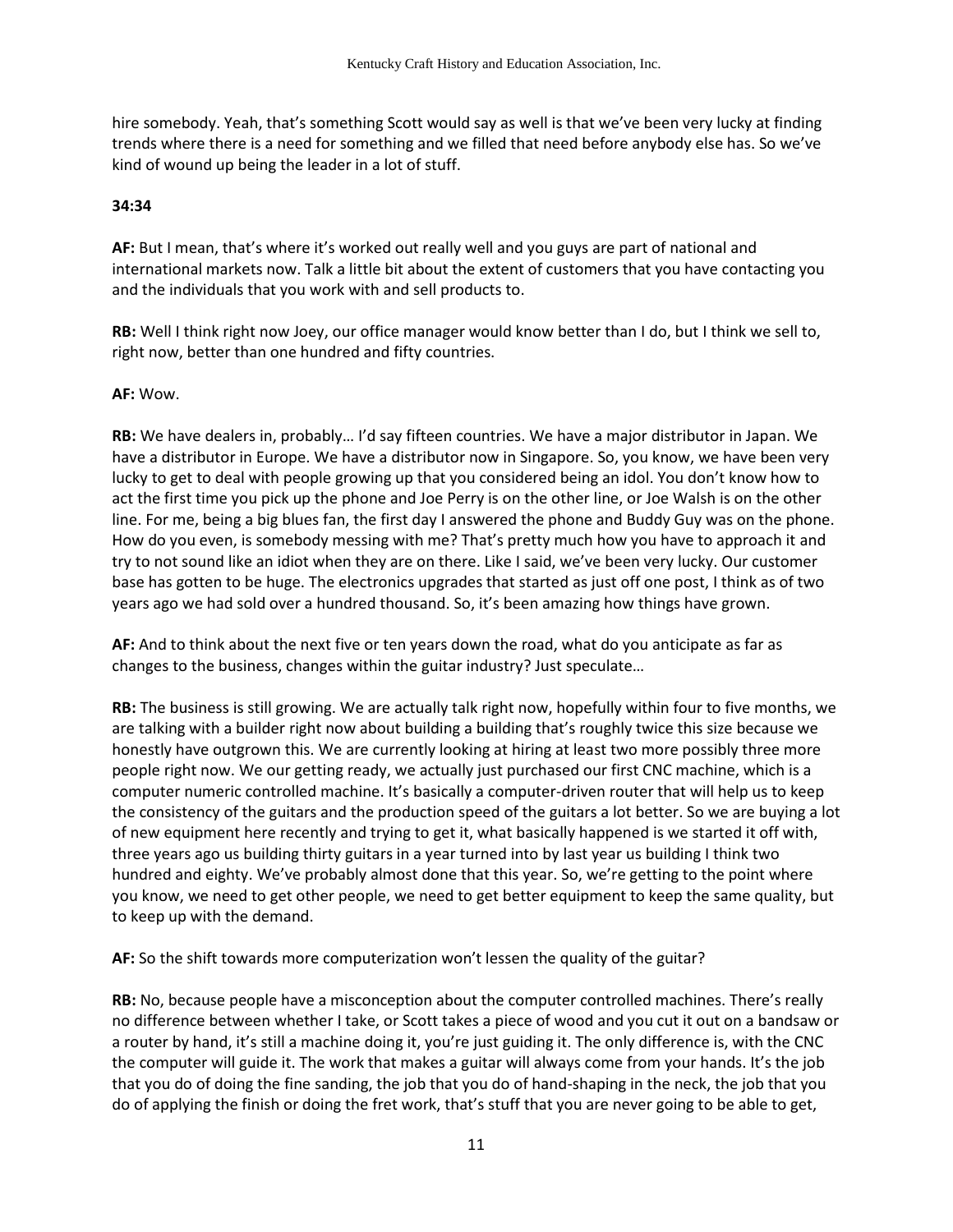that's all about feel. So the computer is just another tool. I mean, yeah, it will give you a thing that's roughly shaped like a guitar, but all the work that's actually going to turn it into a guitar still has to be done by hand.

**AF:** Yeah. And are you engaged in the community in anyway in passing down some of your skills?

**RB:** Not at this time. Now I actually did teach a mentoring program for a guitar building at Henry Clay. I did that for two years. It was a fun thing, but it can be a frustrating thing because the kids thought, hey, we get credit for learning to build a guitar. It's work.

### **AF:** Yeah.

**RB:** You have to do things on time and they only had so long to get the guitars done. I think the first time that I did it I think out of the seven students I had, I think four of them got their guitars done in time. The second time I did it I think I only had six and only one of them got it done in time because they wanted to go out with their friends and they wanted to do what teenagers do. They don't want to go home and sand on a guitar so they can bring it back the next day and be ready to move on to the next step. They thought it was just going to be a big blast, get a grade for building a guitar. Unfortunately, they got a failing grade for not attempting to build a guitar. But we've talked about it and because of Tom being willing to apprentice me I've though several times about if I could find somebody that I thought really had the drive… I've had several people talk to me about doing it, but I've always had that feeling that they just thought it would be something fun to do. I didn't see the passion that it really takes.

**AF:** But that's something you are open to? Bringing someone in.

**RB:** Mhm.

**AF:** Are there any other ways that you are active within the community here that maybe I wouldn't know about, or wouldn't think to ask about?

**RB:** Well we've done a lot of support with the community. I mean, we've been involved in the local college here in town helping in their fundraising. We are involved in the Better Business Bureau. We are involved in the Chamber of Commerce. We've been involved in several charities here locally. We try to be involved as much as we can.

**AF:** Well and I think that's great, to have a locally-owned store by a native of Winchester, and that you guys try to be as involved as you can be and work with different organizations and different groups. I think that's really a good and positive point for us to end on Roy. Is there anything that I didn't ask about today that you think is important to bring up or for us to cover?

**RB:** No, I think that's pretty much it.

**AF:** All right, well thank you for the interview.

**RB:** Well you're welcome.

**AF:** Thanks for sitting down with me.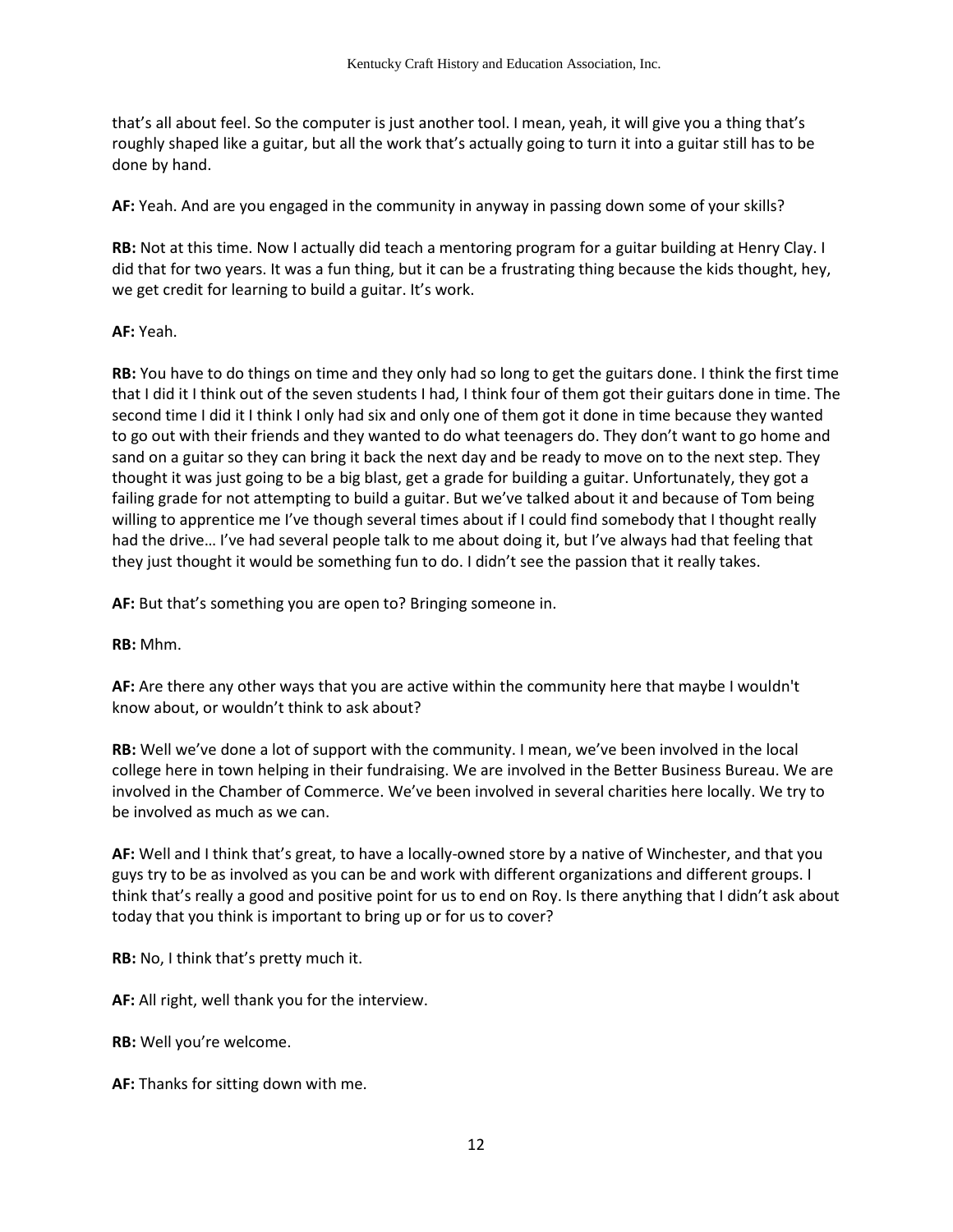**43:09** 

**[End interview with Roy Bowen]** 

# **[Additional footage – not interview related]**

**[Begin interview with Scott Leedy]** 

**43:29**

**AF:** Ok, well let me start Scott by saying thank you for sitting down with me today. I thought we would start the interview with covering a bit of your biographical information. Tell where you grew up?

**SL:** Well I was born in Lexington, Kentucky, and lived there for probably six years and then lived in Louisville for a little while and then Richmond, so I've kind of been all around. Georgetown. I've kind of been all around Central Kentucky all my life. Then I moved to Winchester in '95 and that's when I ended up meeting Roy.

**AF:** Ok, well at least you've always been a Kentucky boy though.

**SL:** Right.

**AF:** You've bounced around some. So growing up in these different places, when you were in elementary school and high school, were you interested in music?

**SL:** That didn't happen to me until probably about the age twelve or thirteen when my older cousin turned me on to KISS and records and music and all that stuff and my mother, she always listened to the Beatles and stuff like that. Old school kind of stuff. My grandmother, she played guitar, mandolin, and piano in church and stuff like that, so I've always kind have been around it all my life, but it never really hit me until my mom took me to a KISS concert when I was a kid and then I decided that looks like a lot of fun. I started playing then.

**AF:** Well that sounds like it's a fantastic story in and of itself, right, the KISS concert that your mom took you to!

**SL:** Yeah, me and about five of my friends. It was quite an experience for my mother I'm sure, but she ended up liking the show too after she saw it.

**AF:** So that's kind of what inspired you to become interested more in playing.

**SL:** Right.

**AF:** So what experiences did you have throughout your teen years with actually playing the guitar and what guitar did you play?

**SL:** Well I liked playing the bass guitar. I messed around a little bit on guitar and on drums a little bit as was naturally drawn to the bass and started playing that, just as a hobby around the house as I was a kid, just messing around with it you know. Next thing you know my friends are getting guitars and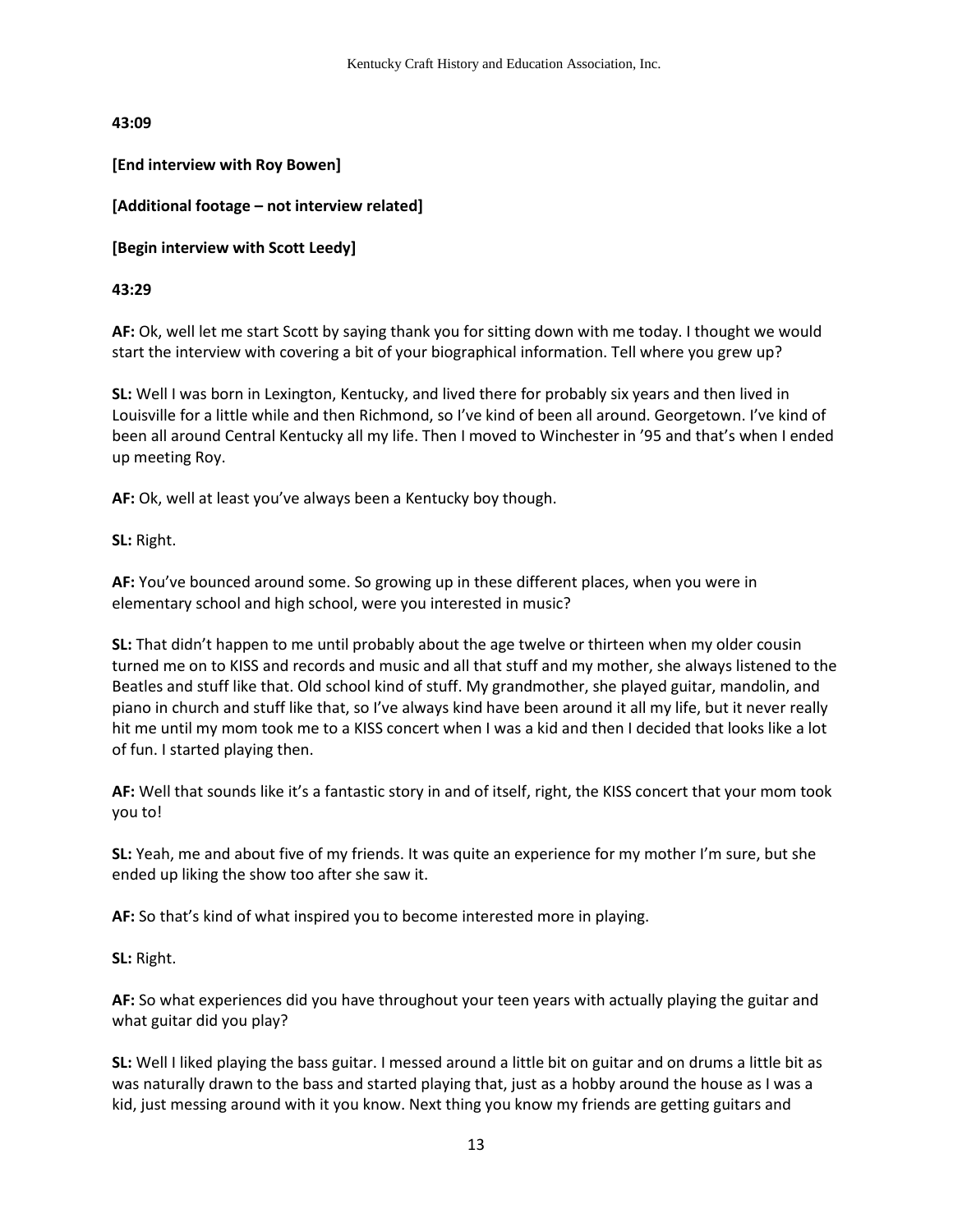instruments too and we are kind of getting together and making noise together you know for years, and that just never seemed to stop from there. It just kept growing as I got older and getting in bands and getting better opportunities to play and travel and I had a lot of fun with it.

**AF:** So tell me about the transition. You're a teenager, you're playing some gigs, you're in some bands, how does the transition take place between being a performer and being a builder.

**SL:** Well, I guess I would say, as I got older and was still playing music, I had a day job working construction and working in cabinet shops and things like that, and then it just kind of hit me one day, hey, guitars are made out of wood too. So I would like to try that. I started doing it as a hobby, just messing around with it and doing a little research on my own and stuff and talking to people and then I ended up moving to Winchester in '95 and was working on a guitar and was having some trouble with it and I noticed an add in the paper, in the local paper, a guy who did painting and repairs and refinishing, and that turned out to be Roy. So, I met him there at his house and we had a lot of things in common together, the same interests, and that's kind of what started the whole building transition right there. We kind of self-fed off of each other's energy and excitement as far as wanting to learn more about it and our interests in it kind of grew together. We kind of fanned each other's fires to create this entity now.

**AF:** Well you brought up a lot of good points that sound very similar to Roy's story, so let me ask you a bit more. So at one point you are doing construction work, and you're doing cabinet making, and you start making guitars on the side, and was it important to you that you didn't just jump right in to guitar making, that you were still engaged in some wage labor and making guitars on the side?

### **47:58**

**SL:** Yeah, I'd say so. I wanted to just jump right in, obviously, but there was a lot of knowledge involved that I had to absorb and a lot of money that I didn't have so yeah.

**AF:** Well and I think that's interesting, a lot of crafters and artists that I've talked to, sometimes they feel like they have to jump right in. One of the things that Roy emphasized was that it is better to take that strategy of building a name for yourself and a product and developing your product. So when you're learning and trying to become a better builder, you mentioned that you did some research on your own and you talked to some other builders. So tell me about that network? Who do you talk to? How do you get in touch with them? What sorts of research did you do? What's out there?

**SL:** I just started cold calling out of magazines. Talking to some of the other boutique builders in the industry, some of the other guys who were well established and some of them were really nice and helpful and some of them were too busy and really weren't interested in being so helpful. So Terry McInturff was a big help for us in the beginning as far as helping us out, getting our finishes to look right, and giving us a little parental guidance if you will, so he was a big influence on us.

**AF:** Now have you ever taken certain classes or workshops, or in high school did you take shop class?

**SL:** I took woodshop in high school, but that was about it. I really got all of my fundamental skills out on the jobsites, building houses and cabinets and things like that and I just kind of worked my way up the ladder from there.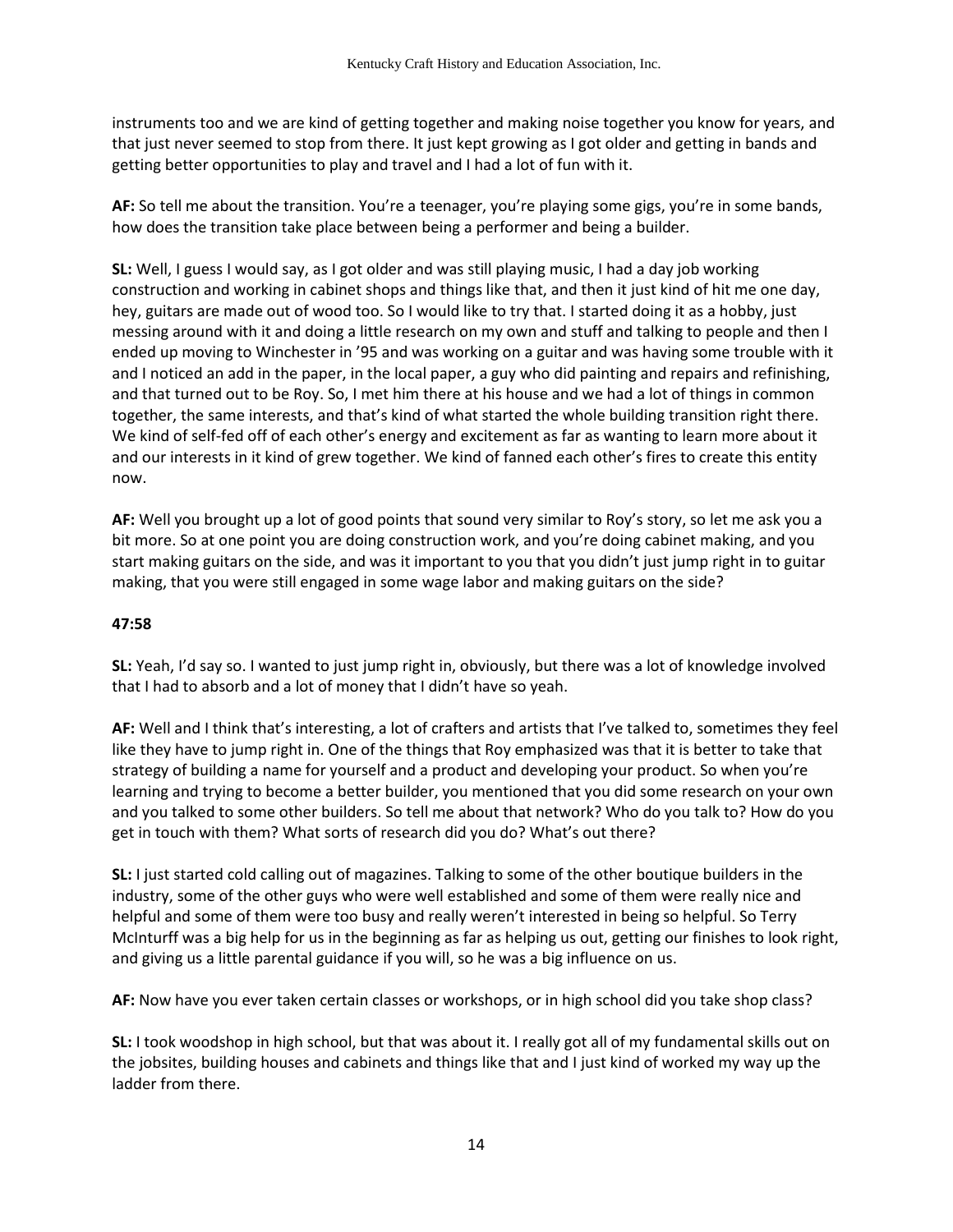**AF:** So those skills that you had constructing houses and cabinets, those are skills that are easily transferable.

**SL:** Yes.

**AF:** Will you talk a little bit about those skills?

**SL:** It was a good thing. You get familiar with table saws and bandsaws and how to adjust and use them, so it definitely helped me out a lot as far as getting started. I felt like I had a head start versus somebody else who wanted to build guitars and they'd never even been in a wood shop before. So I had a little bit of background as far as wood species and tone woods and things like that and Roy, he knew a little bit more about it than I did, he really helped me out a lot and then we just started self-feeding off one another's energy you know, it was a really good thing and if we couldn't figure it out then we'd go look it up on our own and learn together at that point.

**AF:** So what were the first few years like then?

**SL:** A lot of fun, I'd have to say, because it was really exciting because you are learning new things and you are getting new tools in to play with and new toys and things like that and sometimes it was discouraging, you know, trial and error, there were always ups and downs with that, but it was a good learning experience for us to actually go through the mistakes and everything because when we first got started we didn't have any overhead, we just did it as a hobby out of Roy's basement, so it didn't really matter if we messed anything up, there wasn't really anything involved. That was a big plus, to really experiment.

**AF:** Now what were you still doing, did you still have a regular 9-5 job?

**SL:** Yeah, and actually, whenever I first met Roy he was looking for a job and the company I was with was doing some hiring so I got Roy a job and we started working together during the day and then we'd come home at night, eat dinner, and then meet back at his basement and work on guitars and things like that at night and on weekends. So it was fun. We used to, we would sneak little projects in at work and whenever the boss was gone one of us would stand guard while the other one would go do something at the shop. If the boss was coming back, we would give the other one a signal and put it up and go back to work. So even if we were at our 9-5, our minds were still on the guitars. Our hearts were still there.

**AF:** You think a lot of artists exist that way, where they are working 9-5 jobs to make ends meet and sustain themselves, but really they'd much rather be in the shop making the product.

**SL:** Yeah.

**AF:** So then it must have been a big shift for you and Roy to decide ok, we're going to give up that 9-5.

**SL:** It was scary. It was concerning. It was a little scary to think, oh my gosh can we really do this? I think we had an advantage over a lot of our competition though because we didn't have any overhead once again.

### **[Interruption – sirens]**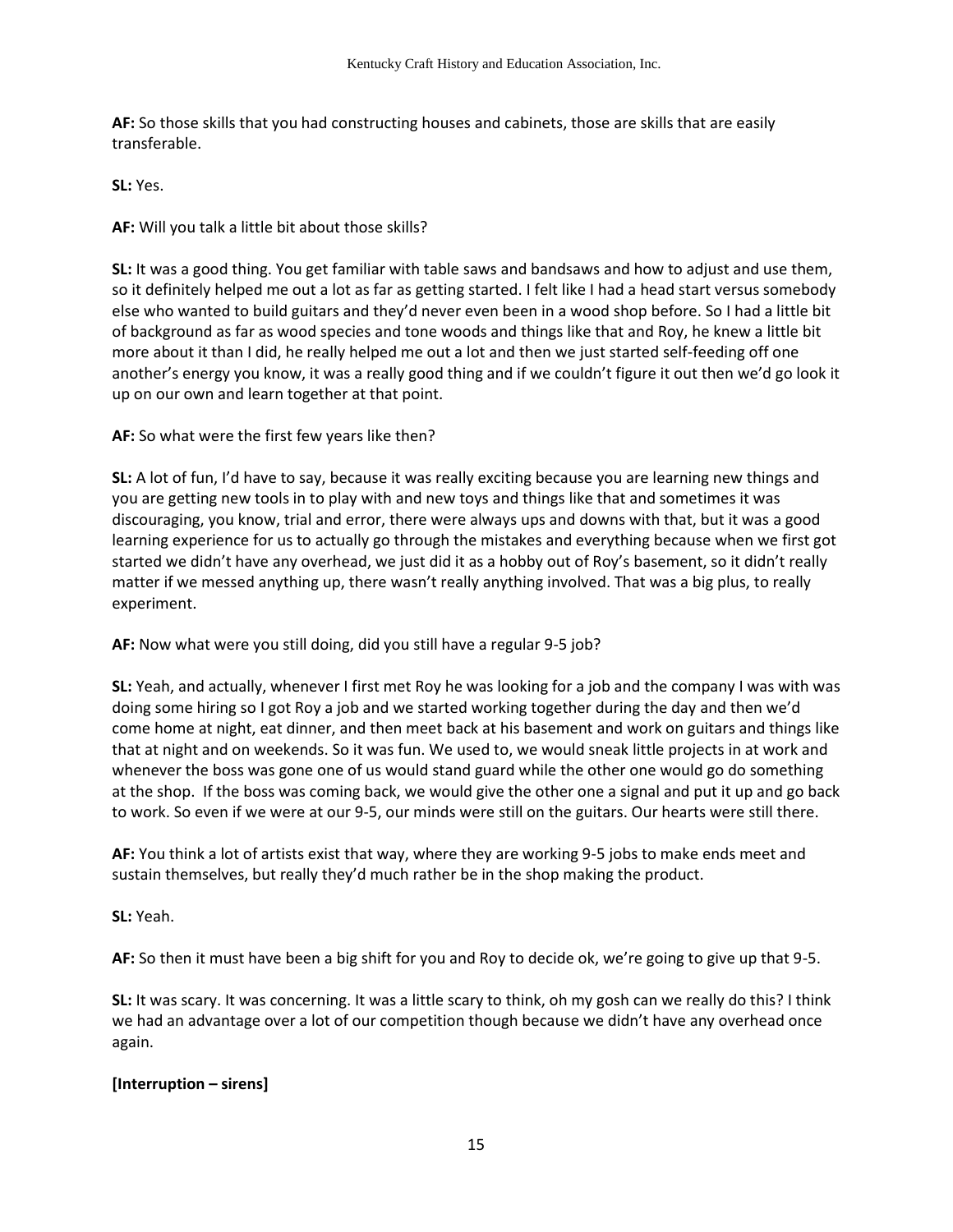### **53:02**

**AF:** So, talk a little bit about that transition. What it was like to go from that 9-5 job to having your own?

**SL:** It was a little bit scary. Obviously a lot of concerns – How are we going to pay our bills? Can we really do this? When we were working a 9-5 job, we started doing it as a hobby, and then people started offering us money if we could do that to their guitar. That got our attention, obviously, and Roy and I decided at that point that we would go for it, we would give it a try, we look around at his basement and, now I think I have something close to seventy-five guitars in there at the time for customers that we were working on, so I grabbed my calculator and a piece of paper and started figuring up how much money was actually sitting here in the basement right now and I told Roy, "If we live off of peanut butter for the next six months, we might be able to make this fly." So we gave it a shot. We quit our day jobs. It was a bit nerve-wracking and a little unsettling going through the change of that, adapting to the new mentality of self-employment, but we just got in there and we just did what we loved and did what we loved to do and it all seemed to kind of come naturally from that point and we just kind of started evolving in baby steps as far as our growth. We set-up a little website, put an ad in a magazine, went to some vintage guitar shows and set-up a display booth and showed what we could do, and the phone started ringing more, and the business increased, and we outgrew the basement probably within a years time, and pretty much had to find a shop, a bigger facility to be able to accommodate everything that we wanted to do. That seems to be an ongoing thing too, we kind of outgrown this shop and are kind of looking for a bigger one now because we are still growing.

**AF:** One of the things I'd like to ask you about, a lot of the crafters and artists I work with, when they go through that step of setting up a website, that can have either good or bad repercussions right, either they can meet the demand that's generated through that website, or sometimes they don't.

### **SL:** Right.

**AF:** What was that like to make yourself part of that national and international market by making that website?

**SL:** It was a whole new world for me. Roy was a little bit familiar with it, and I didn't really know, but I kind of had the mentally you know, what the heck, put it out there, see if any fish nibble, and let it run it's course from there. It was neat to see the response that you got because we were getting responses from countries I never knew existed, so it was kind of neat to see where all of our hits from our website were coming from and watching the business grow all around the world instead of just locally.

**AF:** Now if you were to talk to another craft producer about creating a website, are there words of wisdom or insight you would…?

**SL:** Not too much from me, because I'm not too much the computer-oriented guy, I'm the termite, the woodworker, so I kind of trust them to make those decisions and those calls on that so thank goodness I've got people who are much wiser than me on that subject.

### **56:25**

### **[Interruption – videographer changes battery, tape, and checks room tone]**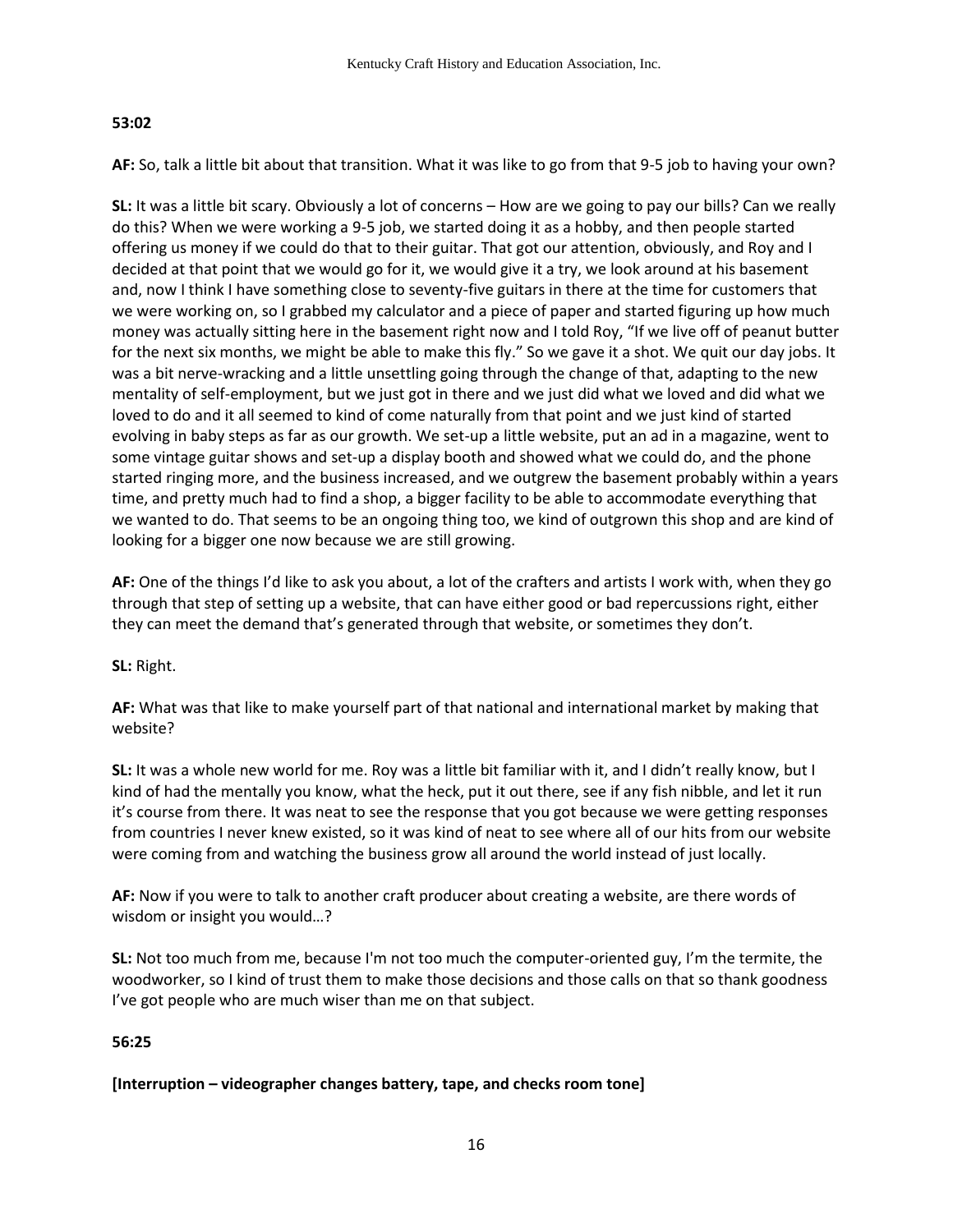**58:05**

**[End Track 1]**

**[Begin Track 2]** 

**0:00** 

**AF:** You left that 9-5 job. How did you make the decision to go from the basement to having a shop with five employees? How did that transition take place?

**SL:** Well it kind of happened and developed all on its own. When we outgrew the basement, of course, as the demand was there to do different things to people's guitars for them, we would have to buy tools and we would take the money we earned from the last customers and we would go out and buy the things that we needed and we saw ourselves slowly getting congested.

## **[Interruption – outside noise]**

**AF:** So you starting to outgrow the basement, and you had to buy new tools…

**SL:** Right. Getting new tools and equipment in, and the basement became rather congested and it got to the point where we had to move tools and move things out of the way just to do one specific job that took us about thirty seconds took us fifteen, twenty minutes of re-arranging the shop. So, that's when I decided to go look around, to rent a building, a bigger facility and we found a bigger facility, and we got some help from a couple of other people, hired a couple of other people to help us out to meet some of these business demands and that's when things just started growing and growing in baby steps. The phones started ringing more, the website got more hits and orders, and it just kind of took off from there. Then we kind of outgrew that last facility and that's when we decided to buy this place and design it on our own and get it set-up the way that we wanted for our needs. We had to hire a couple of more people. Now we've outgrown it again. I guess that's a good thing.

**AF:** Well yeah, that's a good thing. I'm interested in whether or not you and Roy have continued to be the primary builders though.

**SL:** Yes.

**AF:** Is that right? So regardless of the staff that you've hired on, you've continued to make guitars.

**SL:** Right. Even though our staff will approach us at different times with different ideas, we will still all work creatively as a whole, as a group, but the other people will approach us with these ideas and stuff and then we'll go to work on that from there.

**AF:** Will you talk a little bit about the process of building a guitar and where your materials come from that you use?

**SL:** Oh my gosh. Materials come from all over. We get a lot of our woods from Paxton out of Cincinnati. Some of it is special ordered. Roy has a few sources online. We've made a few connections over the years and we will order some pieces, and we will gather our material from all our different suppliers. We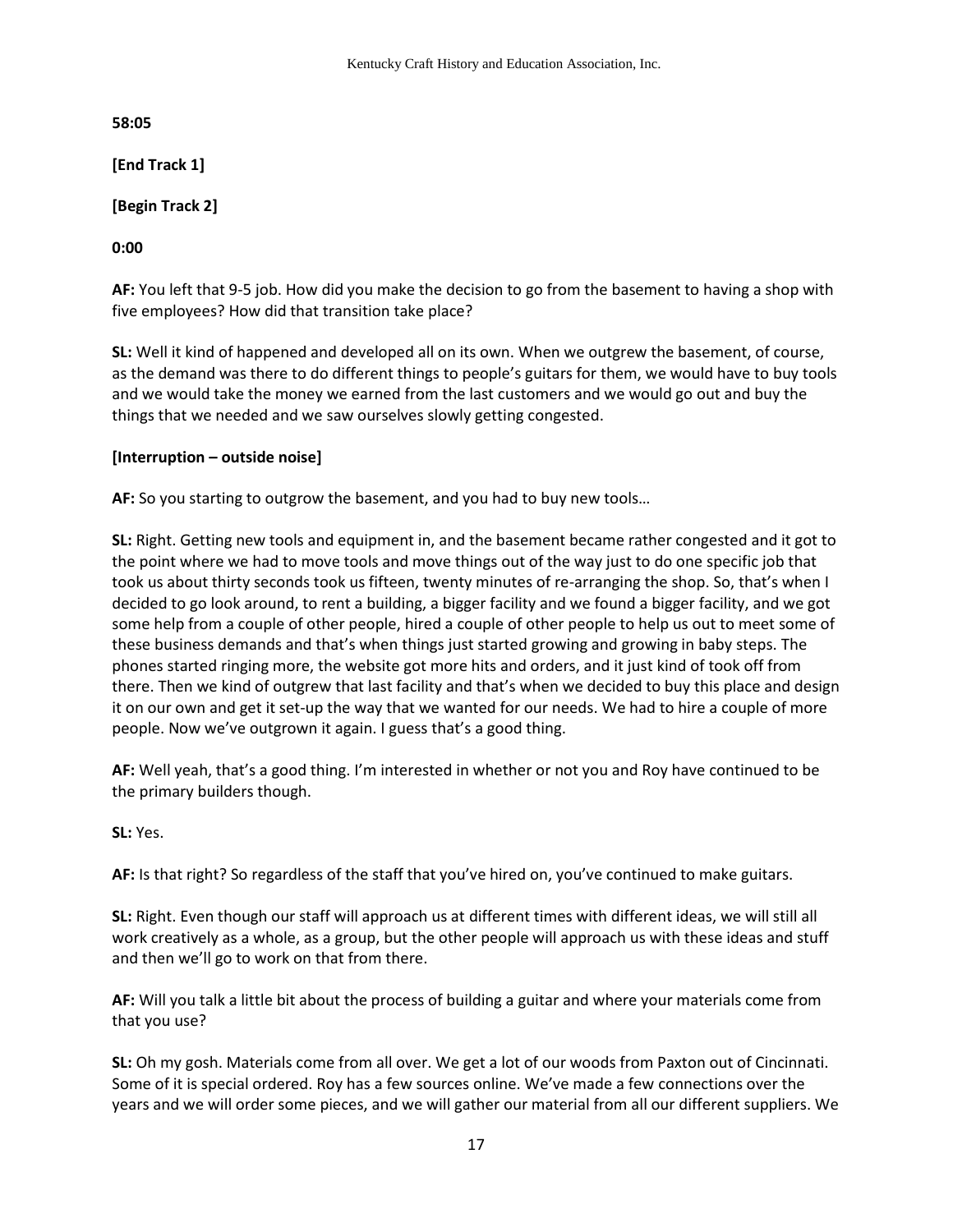get the wood in and start cutting in into the sizes, pieces, shaping it, gluing it up, just so we can basically create a canvas for us to design a guitar on.

**AF:** So that's the portion that you and Roy are primarily responsible for is shaping and painting?

**SL:** Right, new components, new features, new designs, just all the research and development, trial and error.

**AF:** What do the rest of the staff do in the process?

**SL:** Well, it seems like this job has grown into many positions as it keeps growing. We've definitely got to have an office manager now because the phones are ringing all the time. The office manager now is also doing the shipping, things like that. Billy, he's one of our techs in there, he does a lot of tech support on the phone, he does a lot of our electronic components, you know, a lot of input as far as repairs, things like that, so everybody here has several jobs that, I'm sure that these jobs will also get busier as time goes along and we will have to end up hiring more people to accommodate those other jobs.

**AF:** In what ways do you use computers in the actual building process?

**SL:** Well so far it's just the power of the Internet, getting the name out there, the website, the online store. That's our main thing, the central nervous system. And then here lately, we just got a computer CNC machine that will help digitally cut our bodies and everything for us perfect every time versus the variance you experience doing things by hand. Roy and I will develop things by hand and get it to where we like it and we can program the machine to cut it out from that point forward which we just bought that machine and are looking forward to getting it set-up and running here really soon.

**AF:** So will you tell me a little bit more about that machine? Are there differences in quality between the ones that you and Roy make by hand and the ones that are produced by the machine?

### **5:03**

**SL:** Not really. The prototypes, the ones that Roy and I make, they're very fine tuned to make sure that we get everything, every little fine curve, every little part where it needs to be. There is something to be said about totally hand-made. Then, after that point, they go into production. Then that's when they are cut out.

### **[Interruption – outside noise]**

### **5:47**

**AF:** So there is something to be said for totally hand-made versus…

**SL:** …versus the production line. Yeah.

**AF:** So most of your buyers, do they ever ask about things like that or are they just, the name RS Guitarworks just has an authenticity to it so people don't ask about computers?

**SL:** Not really.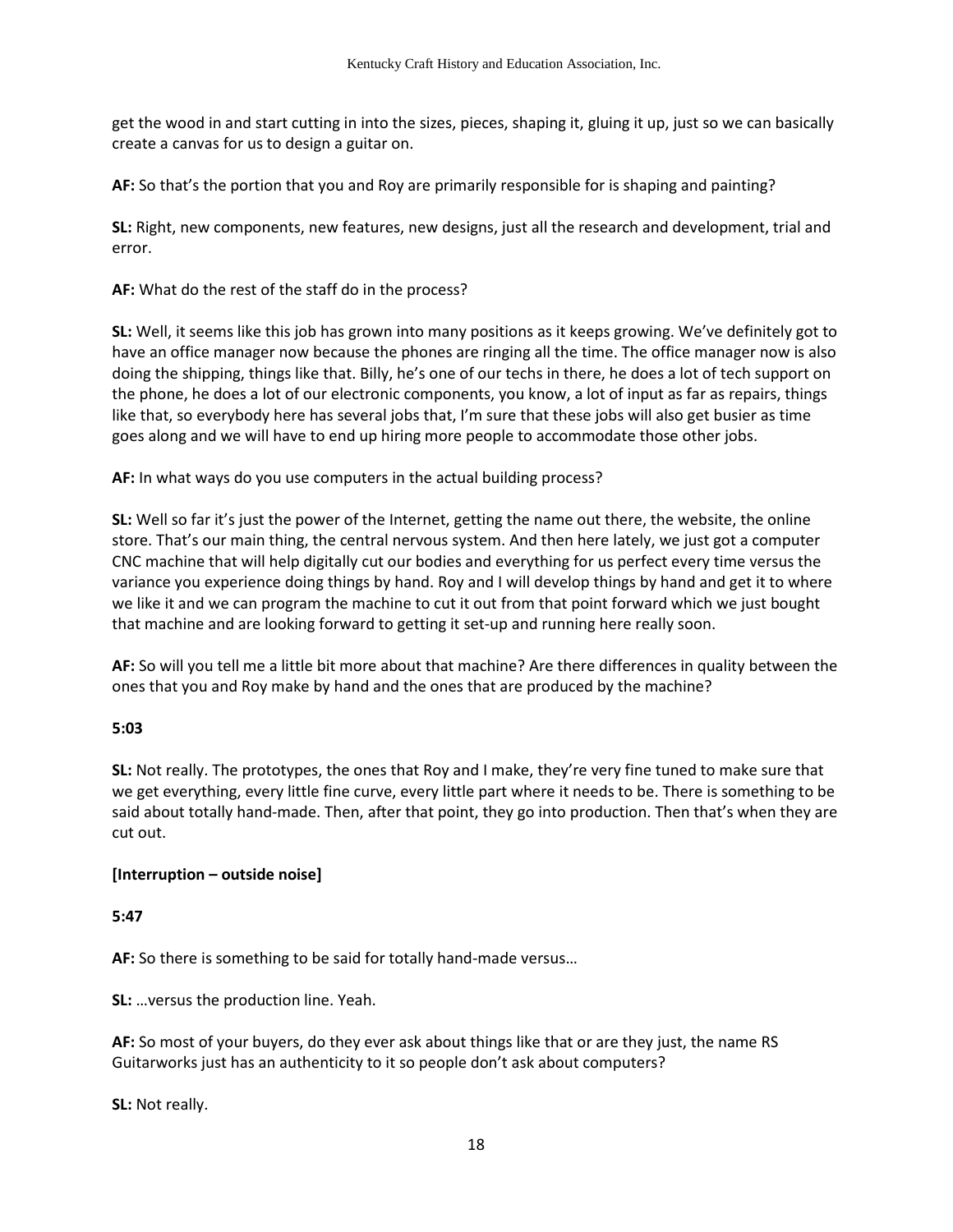**AF:** Ok. I think, for a lot of craft producers, sometimes that becomes an issue, but that's not something you and Roy are concerned with? **SL:** No.

**AF:** Because to meet production demand you are to the point where you have to use machines?

**SL:** We pretty much have to. Yeah. We have someone who is doing our computer work for us now, on the CNC for us now just because we don't have it set-up you know, and running ourselves yet, but without those guys it would take us a lot more time, a lot more time.

**AF:** So tell me a little bit more about your consumers. What countries are you selling to? How many guitars are selling on average?

**SL:** Oh gosh as far as the countries go we'd have to find out from some of the other guys. I know in Japan and Sweden and Europe and a couple here in the States. You've got your average people that will call in, just like you and I who are hobbyist and enthusiasts that play guitar and want to improve their tone or a part or a repair. Then we've got you know, the celebrities who call in and need things done. Then you've got your business people, people that want to carry RS Guitarworks products, so it's kind of a broad spectrum of who all is going to be calling in on a day-to-day basis.

**AF:** And you offer a diverse line of products and development that you can do for a guitar – you can do restoration, change electrical components, will you talk a little it about that?

**SL:** Yeah, we can do repairs and all of that stuff, and it seems like every now and then we are challenged with something we've never had to repair before or do before and I think that helps to push the company a little bit more, to strive for more, and that really helps the company as far as growth too, it just makes us better.

**AF:** Now Scott, you know, you've got a unique skillset in being able to build a guitar. Are you worried about passing that on, or transferring that skill to anyone here in the community?

**SL:** Not really. We've kind of been threatened by that once before by a former employee who is now doing his own business somewhere else. We kind of felt like we showed him a lot of things and taught him a lot of things and he took that information and went on somewhere else which is fine, but then he became one of our competitors and started basically copying a lot of the things that we had, so that was kind of a sore subject there.

**AF:** Yeah I hadn't thought about it that way, I was thinking more in terms of school programs or an apprenticeship program, but no, you've actually had issues with, it's almost like industrial espionage.

**SL:** In a sense, yeah.

**AF:** So you've had that happen once. Was that once pretty much the only time that something…?

**SL:** Yeah, yeah.

**AF:** That's interesting, Scott. So that must have been a bit of an ordeal?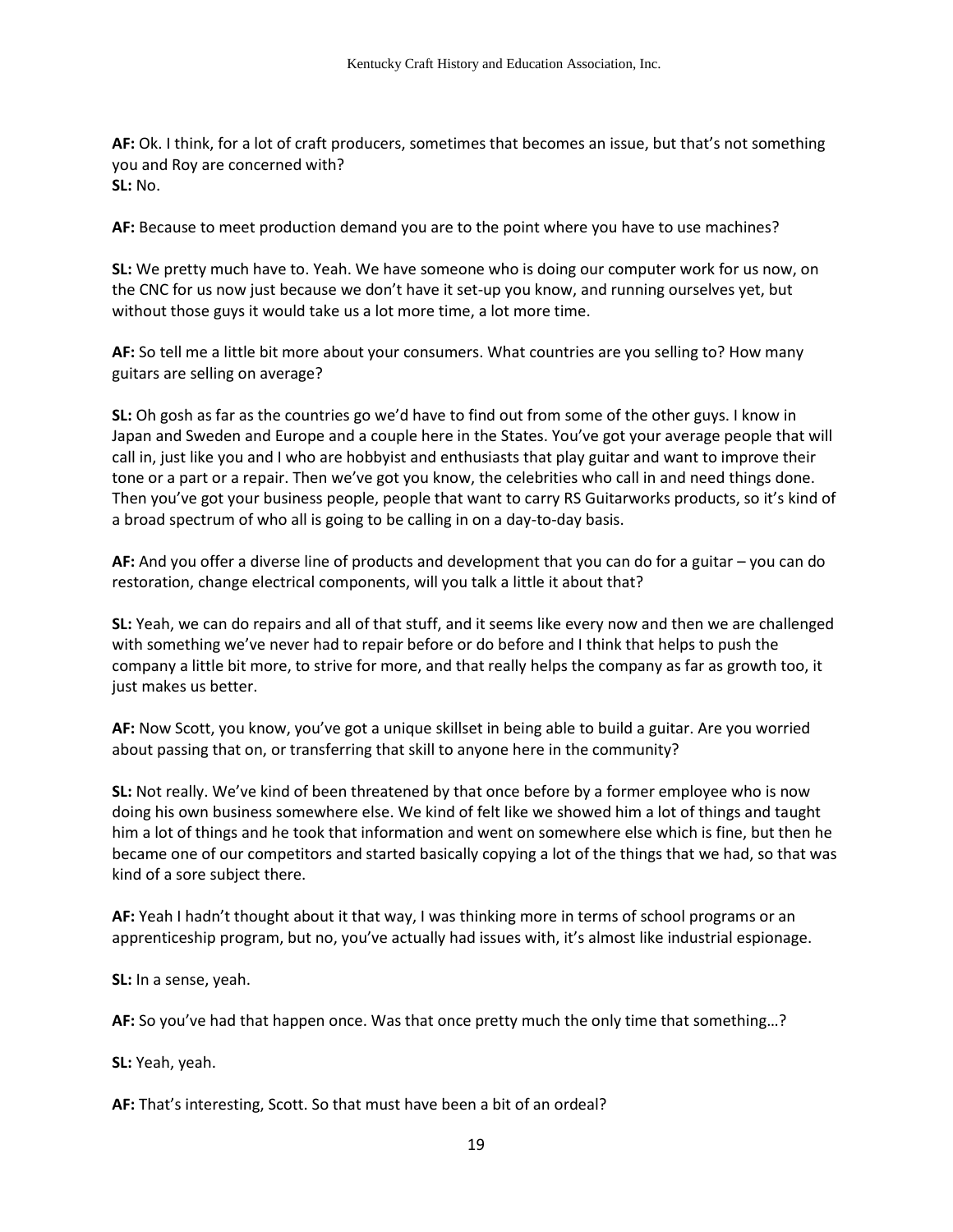**SL:** It was, but I don't think he's doing quit as much as we are right now so he's not really that big of a threat anymore, but we didn't really expect it you know, because when you bring your people in and become friends with them and become close with them it's almost like getting a knife in the back. But then again, it's almost like when you worked at a job before, and you take the skills you learned at that job and you move to another job. But I don't know, it's kind of a touchy subject I guess.

**AF:** Well yeah, it is, because I guess there's a push for you to transfer those skills so that people continue to build guitars, but then when you transfer them and someone joins the market and becomes a competitor very quickly, yeah, I see how that…

**SL:** Kind of discouraging.

**AF:** Yeah. Well I see how that could be tricky.

**SL:** Kind of makes you look at the next guy when he comes through the door, you know, and make sure… we've even thought about making up a like a non-compete with new employees and stuff like that.

**AF:** Do you ever talk to other guitar producers about this? Is this something that happens commonly?

**SL:** Yeah, it's happened before. There's nothing really that you can do about it.

**AF:** Well how do you feel about apprenticeship programs then? Is it something you've considered for you? Would you still be open to it if it were a younger musician?

**SL:** Yeah, I'd say I would be open to something like that.

**AF:** Ok, but so far you haven't done any actually apprenticeship with an actual musician?

**SL:** Not really, we've been approached by that a couple of times before with a couple of people but we just didn't feel like it really fit the part for us at the moment. So, we just passed on it for now, but in the future yeah.

**AF:** So in what ways are you working with the local community here, and is that important to RS Guitarworks to be involved in the community?

**SL:** Well that's another sensitive subject too, and I don't know how much to elaborate on that.

**AF:** Whatever you are comfortable with.

**SL:** You know, we try to do our part around here as far as the community goes. We make donations to the local fire departments, and charities, and fund raisers, and things like that you know, just to try to help out and stuff like that. Everything from, we've even got a street person that lives over the train tracks that passes through occasionally and we'll help him out every now and then with something. We try to help out and try to do our part in the community you know…

**AF:** Ok. So thinking in terms of the future, five or ten years down the road, what are some of the changes that you see for RS Guitarworks, you know, within the context of the current economy.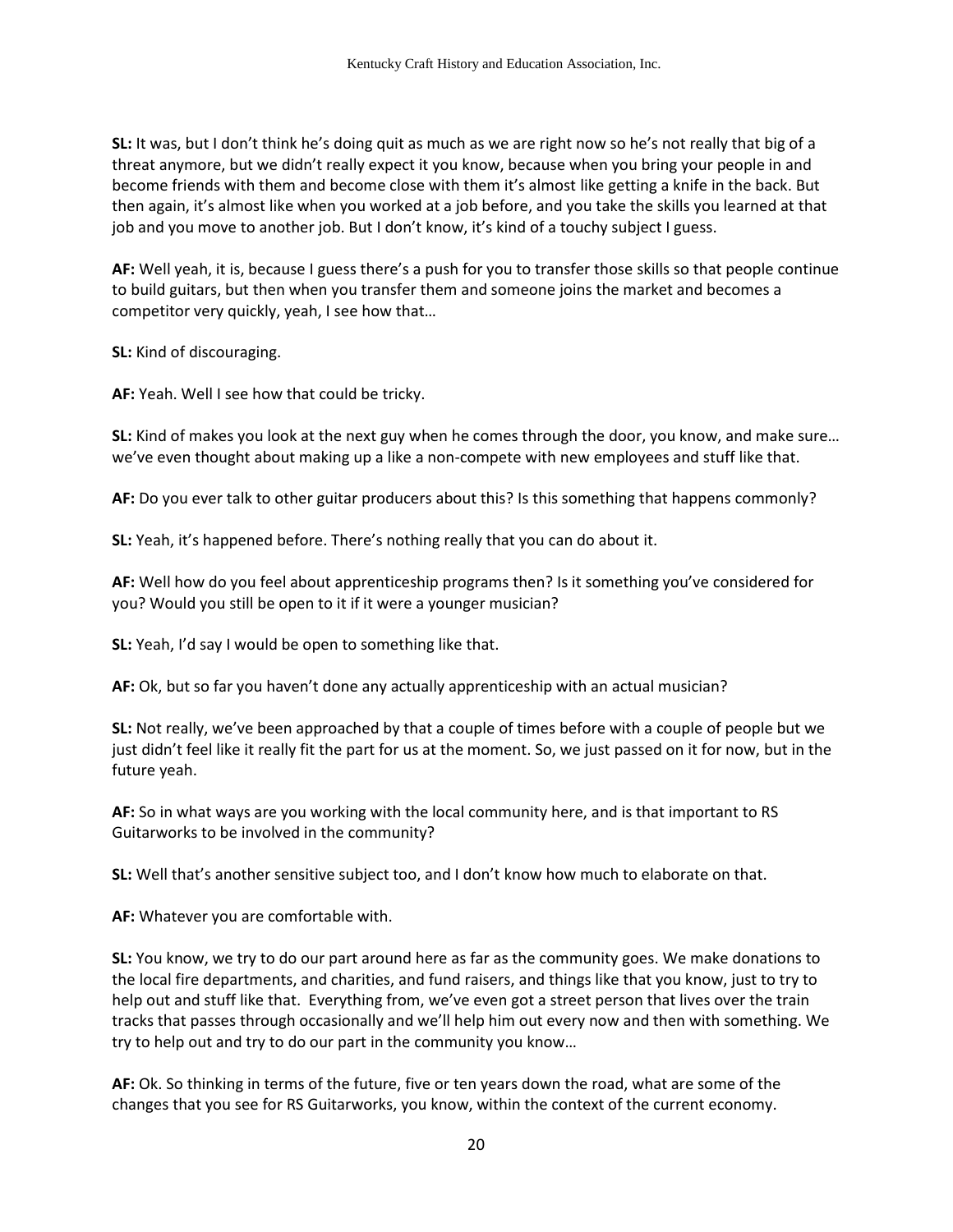**SL:** Wow, that's a really good question. You really don't know what tomorrow is going to bring. Every day you just try to strive for excellence and do the very best you can. By doing that, the company has got this far and grown this much just by that attitude and that mentality right there. As far as five years or so down the road, I would hope that RS would have more to offer and have more things to be able to bring to the table and supply and help out the consumer and the customers out there.

**AF:** Ok. Scott is there anything that I didn't bring up, or that we didn't cover that you think is important for us to talk about in terms of the shop or your experience?

**SL:** I can't really think of anything right off hand.

**AF:** Ok, I just wanted to make sure I asked you in case I had forgotten anything. So yeah, we will go ahead and stop there and thank you for setting down with me today and giving me your time.

**SL:** Do you want me to send Monty in next?

**AF:** Yeah, send Monty in because I'm interested to see how his story and his experience differ from you and Roy.

**SL:** Yeah, me too, when it's all done it would be neat to see what he said, you know. Do what?

### **[Stop interview with Scott Leedy]**

**13:05-13:14**

**[Silence/audio unrelated to interview]** 

**13:14**

### **[Begin interview with Monty Weaver]**

**AF:** Well Monty, thank you for sitting down with us today, and allowing me to interview you. I thought we would start with just some basic biographical information. So where did you grow up at?

**MW:** London, Kentucky.

**AF:** London, Kentucky, and did you stay there most of your childhood and teenage years?

**MW:** Yeah, all the way up through high school.

**AF:** So you've grown up in London. Were you interested in music?

**MW:** Yeah, I grew up listening to music. Playing a little bit with friends.

**[Interruption – outside noise]** 

**[Interview restarted]**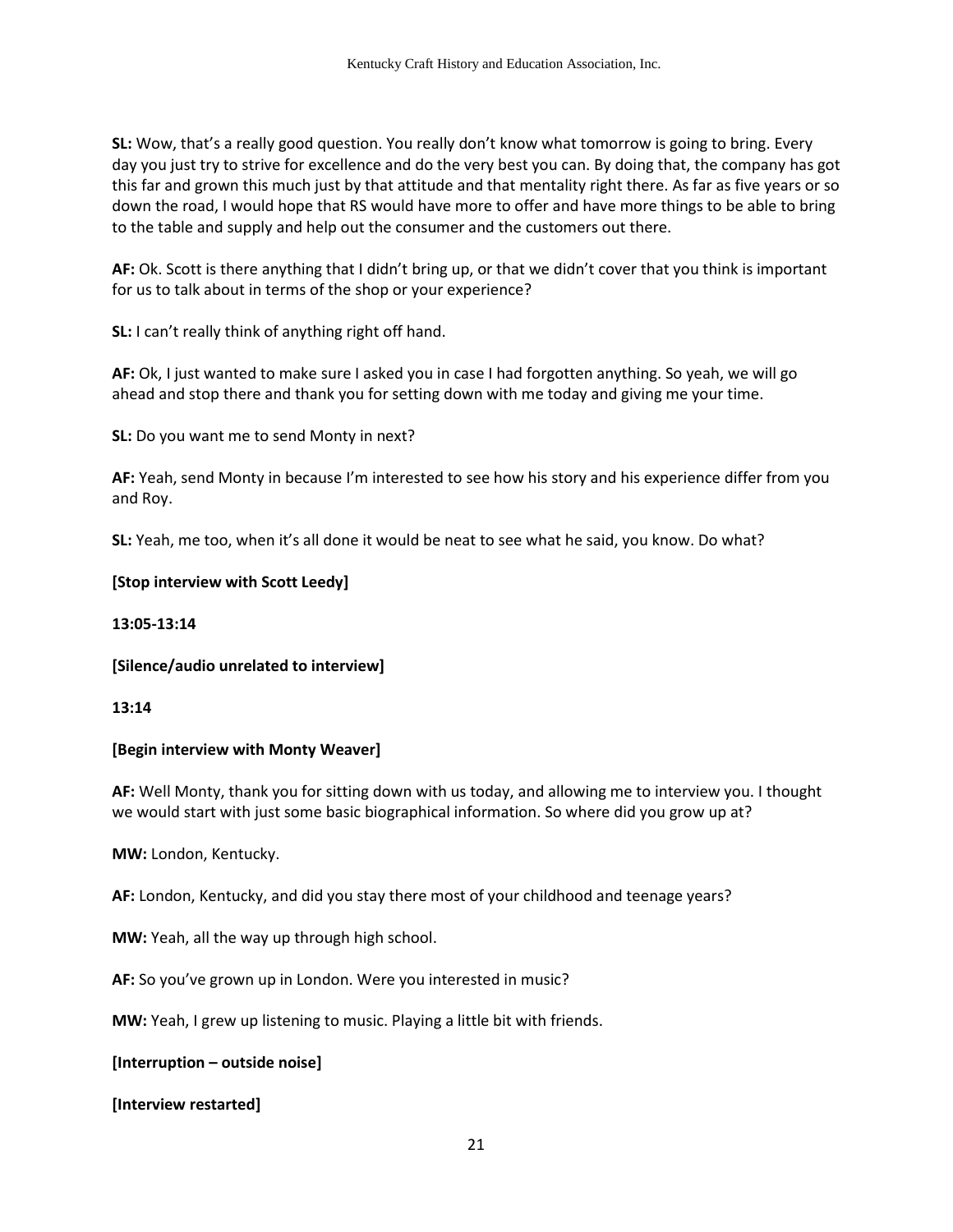#### **14:08**

**AF:** Well Monty, thank you for sitting down with us today. I thought we would just start with basic biographical information. So tell me a little bit about where you grew up?

**MW:** I grew up in London, Kentucky.

**AF:** And stayed there all through childhood…

**MW:** All through childhood and high school.

**AF:** So you are growing up in London, and you are at elementary school and high school, were you interested in music when you were younger?

**MW:** Yeah, I played with friends and stuff growing up, just garage band stuff.

**AF:** So what guitar did you play?

**MW:** I think my first one was a Stratocaster copy.

**AF:** Oh ok. So, even when you were younger you were really getting into not only playing, but thinking about what guitar you were buying, what brand you were buying.

**MW:** Yeah.

**AF:** Yeah, and did you take music classes?

**MW:** No, I never took music classes. I was always a tinkerer so I got more into trying to figure out what made them work, taking them apart and stuff.

**AF:** So did you take shop class?

**MW:** Yes. I had shop class all through school.

**AF:** So what skills did you learn in shop class that you think prepared you?

**MW:** Woodworking, all around. I used to build bookshelves and stuff like that.

**AF:** So that's a skillset that you can transfer easily to making guitars?

**MW:** Guitars take it quite a bit further. It's a lot more intricate than building furniture and stuff.

**AF:** Will you talk a little bit more about that? What are some of the different tools that you use in guitar making that you don't use in woodwork?

**MW:** There are a lot of specialty tools for doing the fretwork and stuff like that, but it's a more precise woodworking I guess you would say than building furniture.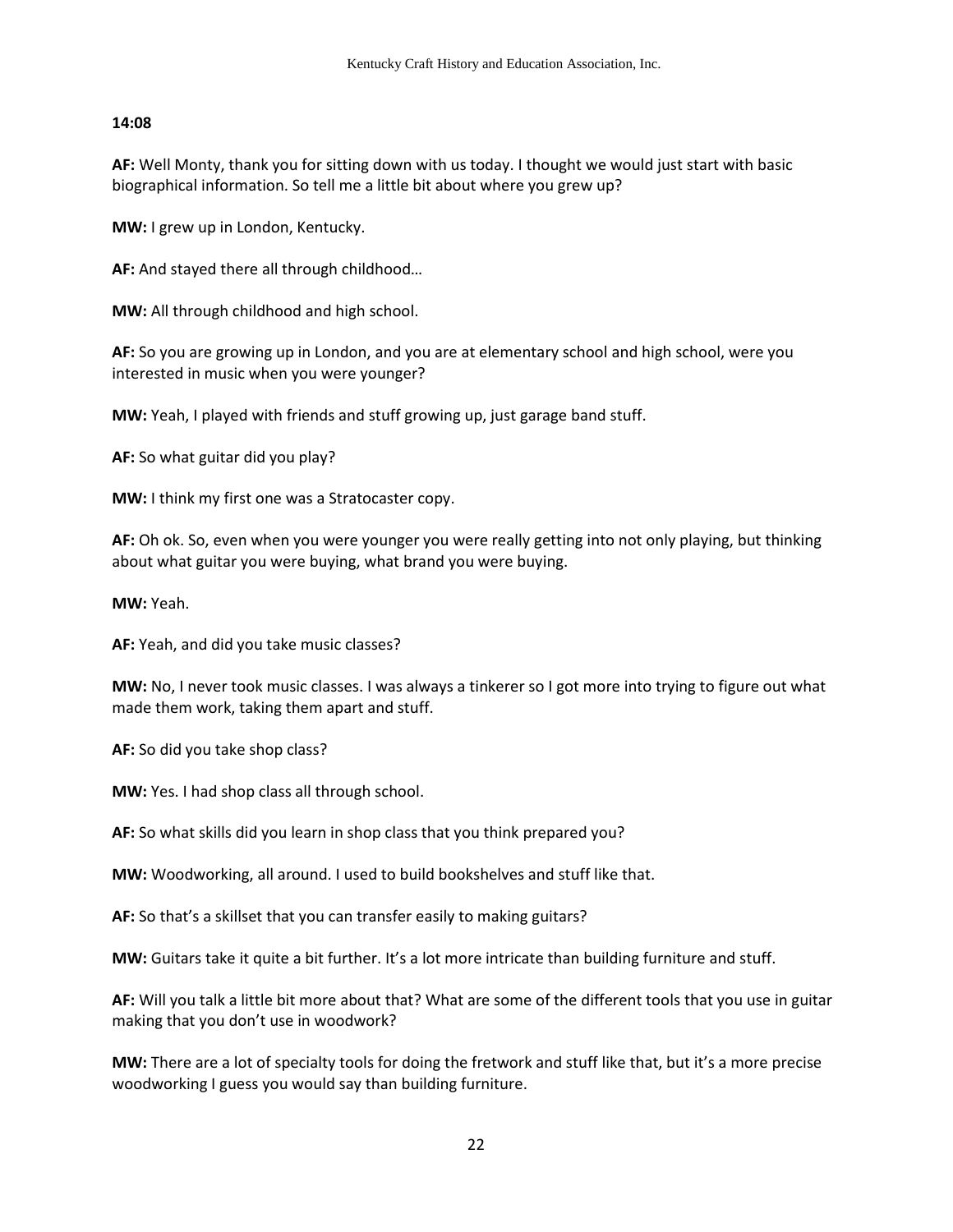**AF:** Ok, so you're in high school and you are playing some gigs you're in some bands and you are taking shop class. So, what was the next step? Did you take that any further once you graduated high school?

#### **16:14**

**MW:** No, no, I got out of music for several years. I went through vocational school and started doing bodywork.

#### **[Interruption – outside noise]**

### **[Interview starts over – initial footage remains in video]**

#### **16:31**

**AF:** So you had been really into music in high school, and had some shop class, did you take that any further?

**MW:** No, I got out of music for quite a few years. I went through vocational school and started doing auto bodywork and painting cars. Then I got out of that and had a few factory jobs and then found out about this place and came in, started out here and then ended up being the painter full-time here. I guess that's been six or seven years ago.

#### **AF:** Ok.

**MW:** I left here for a couple of years and got another job for a few years and ended up coming back probably a year and a half ago.

**AF:** So lets talk about that transition a little bit more. So you're doing some factory jobs, painting some cars, you are always doing something with your hands.

**MW:** Yeah. I built houses for a while.

**AF:** So you are still using those carpentry and woodworking skills too.

**MW:** Well here you are inside and you don't have to deal with the cold and rain. That's the bad thing about building houses.

**AF:** Yeah, so did you work for RS Guitarworks for a while and then leave and come back?

**MW:** Yeah.

**AF:** Ok, where did you go when you left?

**MW:** I installed telemetry systems in hospitals; the heart monitors systems.

**AF:** Yeah. Ok.

**MW:** Too much traveling.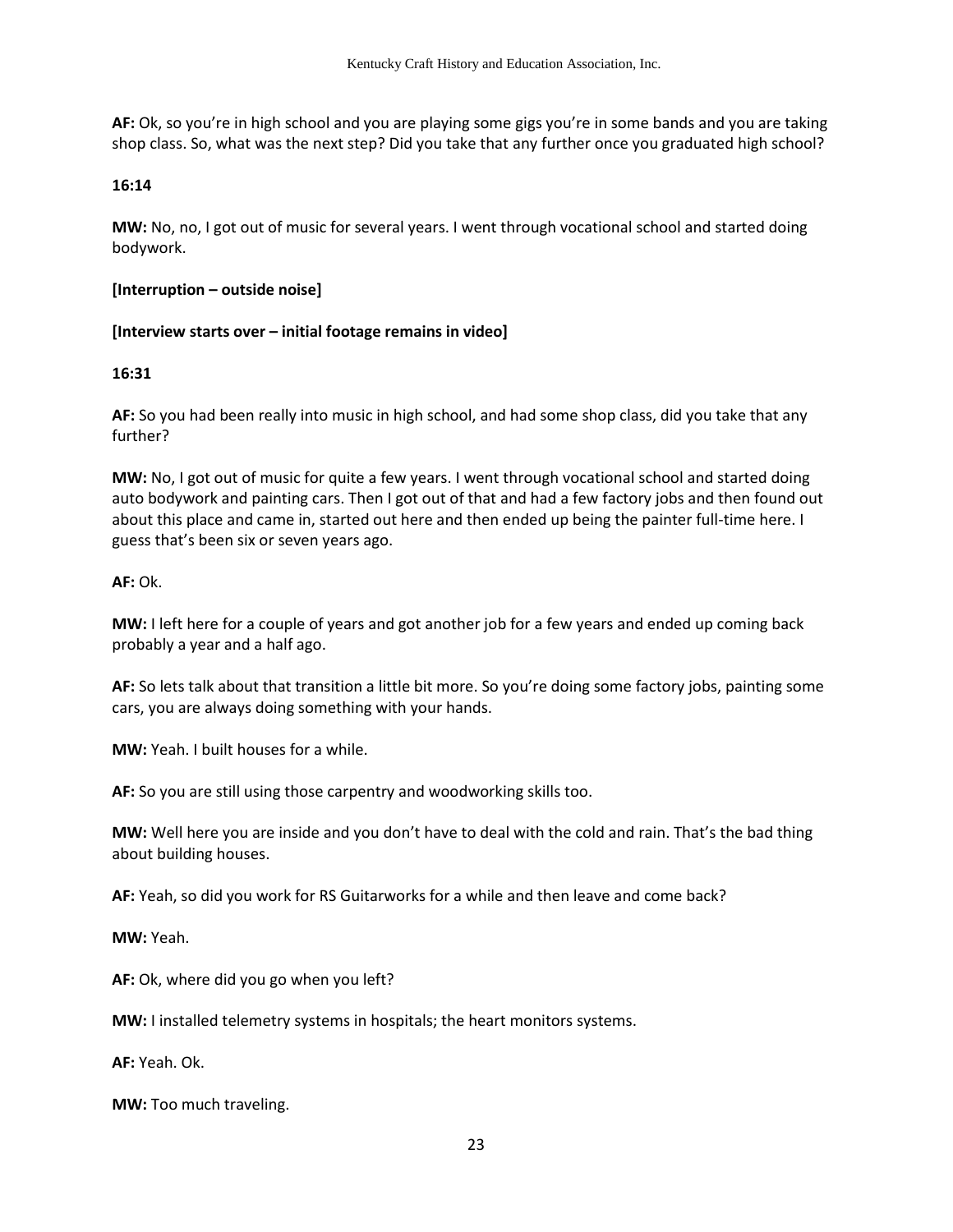**AF:** Oh. So was your home base still in Winchester?

**MW:** It was in London at the time.

**AF:** In London, ok, but still you are using your hands. That's interesting that you're always engaged in some sort of handwork. So you came back. Were you the full-time painter before?

**MW:** Yeah.

**AF:** And then you came back to that position?

**MW:** Yeah.

**AF:** Do you do any building?

**MW:** Yeah. I'm back here in the woodshop a lot too. I'm all over the building.

**AF:** All over the building! So by the time you came to RS Guitarworks, the location was here?

**MW:** No, it was on Winn Avenue then. I worked over there. I was here during the move and worked here for about a year after we moved to this location.

**AF:** Ok.

**MW:** That was probably two and half, three years over at the Winn Avenue location.

**AF:** Ok. Well then let's talk about what you do here at RS Guitarworks since a lot of that transition and moving took place with Scott and Roy. So you did a little bit of everything?

**MW:** Yeah.

**AF:** But your primary function is to paint the guitars?

**MW:** Painting and building. I'm back here doing a lot of the woodworking too.

**AF:** You are? Ok, so you are doing a lot of the woodworking too. So do you help with the design of the guitar as well?

**MW:** Kind of. In the brainstorming process everybody you know, everybody gets involved a little bit, throwing out ideas and stuff.

**AF:** And do you enjoy that?

**MW:** Yeah.

**AF:** Will you talk a little bit more about that creative process and what happens during that?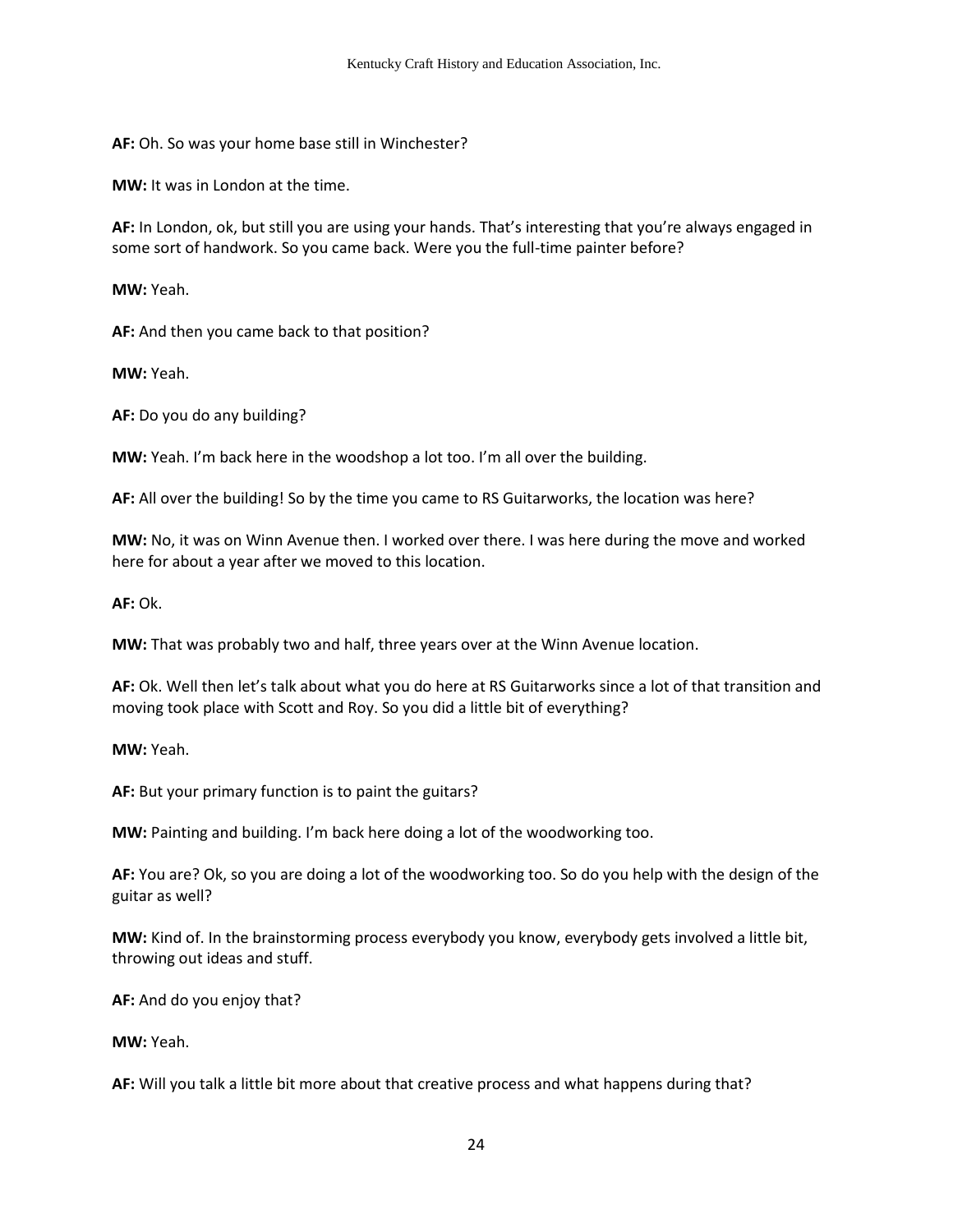**MW:** Usually somebody will just throw out an idea or something different and everybody jumps in – try this, try that, before you know it you've got something new you know, that we've come up with.

**AF:** And do you do most of that by hand? Are you trying to switch to computer?

**MW:** We have a CNC now, but as far as right now it's all hand. We prototype it and stuff like that.

**AF:** So how do you feel about that transition, as someone who does a lot of handwork? Is that something you just see as necessary?

**MW:** Yeah, it's getting to the point now where the volume is, we do so much that, a lot of it we still have to do by hand, but there's a lot that can be a lot quicker and easier with a CNC.

**AF:** Now how do you feel about authenticity or quality? Is it still the same with the CNC? In what ways?

**MW:** The CNC roughs it out, but you still have to do all of the final sanding and fitting of the body and neck together by hand. It just speeds up the process a little bit, the CNC does.

**AF:** Ok, so do you, because you are still doing those key things like you are still sanding, you are still putting frets on, you are still shaping the neck, things like that, that still makes it authentic?

**MW:** Yeah.

**AF:** And then I guess you go into the next portion of that where you are adding the paint? Will you talk a little bit about that?

**MW:** Well, I don't really know where to start. After you get the body sanded, it's got to be smooth and stuff, then depending on what kind of finish is on it, it's all different. For a different kind of wood you have to do a grain filler and stuff. Sometimes a sparkle paint job takes a lot longer because of a big flake you have to get it all smooth. Then there is a month of drying and then I get to do my favorite job, wet sanding.

**AF:** So it has to dry for a month?

**MW:** Yeah, nitrocellulose lacquer isn't a hardened product. It has to air dry, so it takes a while.

**AF:** And then you get to sand it?

**MW:** I hate wet sanding, but it's a necessary evil.

**AF:** So what does that…? Does that just make it look better?

**MW:** Yeah, the lacquer when you spray it, it has a texture to it. Before we buff them out, we sand it smooth with fine grit sand paper and then buff it. It just makes the surface flat so it reflects evenly. Looks a lot shiner that way.

**AF:** Well I'm curious about the colors that you use, because I walked back through the room where you have the guitars up and there are some really lovely colors, but colors I guess I didn't expect to see but I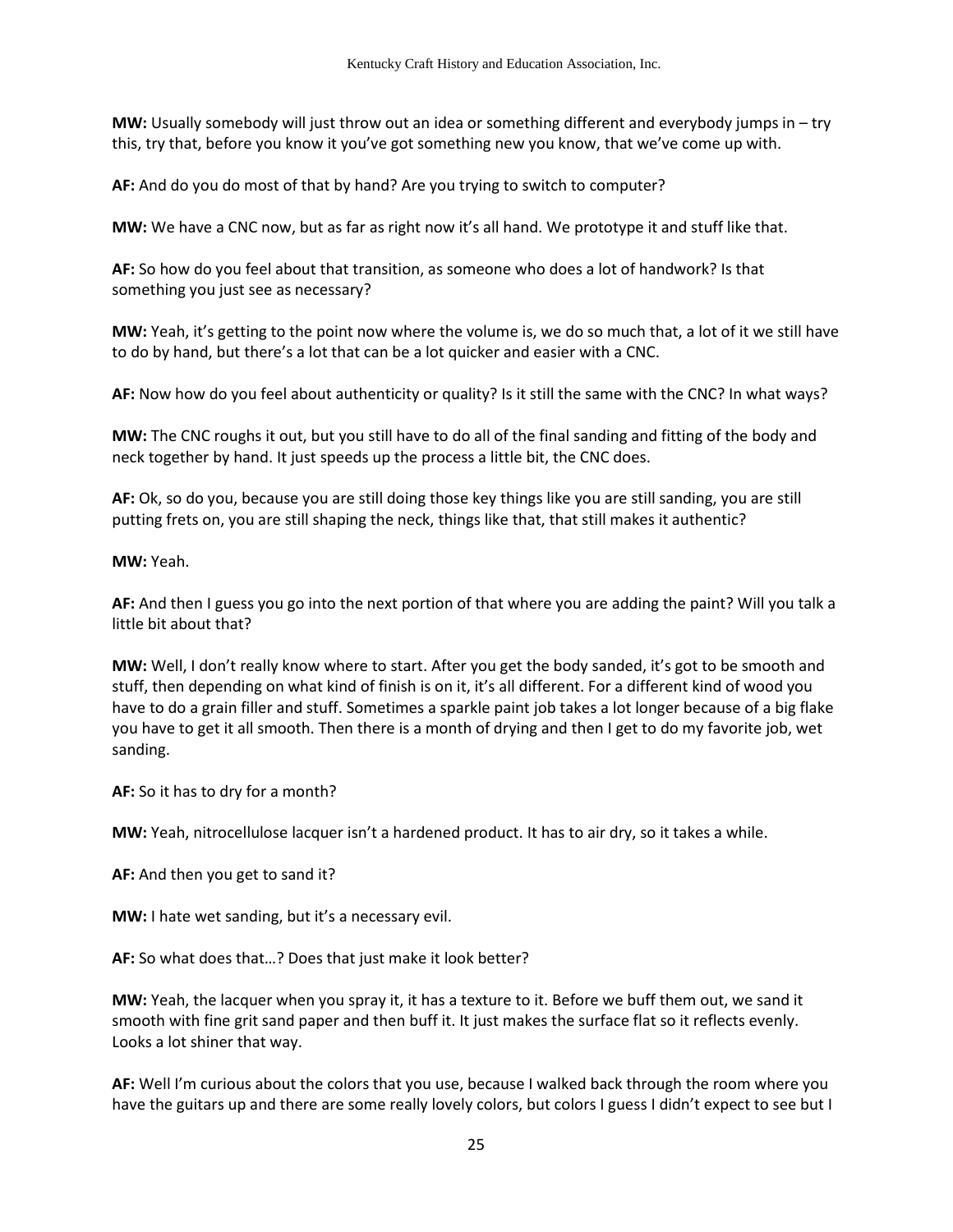really like them, like there is a sky blue one and a couple other ones. How do you determine what colors to paint them?

**MW:** Some of the colors are vintage colors that were used in the 50s and 60s. The guitar manufacturers at the time used stock automobile colors, so most of those are 50s car colors.

**AF:** Now do you let people choose? Can they make special requests?

**MW:** Yeah.

**AF:** How difficult is that to accommodate?

**MW:** Usually when someone makes an order they just call in with the model of guitar they want. They have the option of fret size, neck shape, what color they want, if they want it aged or not, and what level of aging they want. It's all total custom order guitar.

**AF:** But if someone had just an older guitar, and they wanted you to change the color on it, can you do that too?

**MW:** Yeah, we do a lot of restoration work on vintage instruments.

**AF:** You think more restoration work than new?

**MW:** Yeah. Well no, not anymore. When I first started it was more restoration work, but now it's a lot more custom built than anything.

**AF:** Why do you think that is?

**MW:** Honestly, I think that our guitars have just, people have seen the quality and people are starting to catch on. More and more people are learning about them.

**AF:** You just think there is a better sound? Better design?

**MW:** It's just a higher quality product. I mean, most of the guitars, the vintage guitars, they made them cheap to make a profit. They were factory built, high volume. We are more of a smaller, custom built I guess.

**AF:** So what are some of the customer likes that have ordered?

**MW:** I don't really deal with many of the customers. That's the other guys on the phone. I'm mostly in the shop and stuff.

**AF:** So you are rarely necessarily aware of whom you're building for.

**MW:** They tell me the names. I keep track of them on my records. During the painting process I have their name and everything that is going on with the guitar, but I rarely talk to a customer.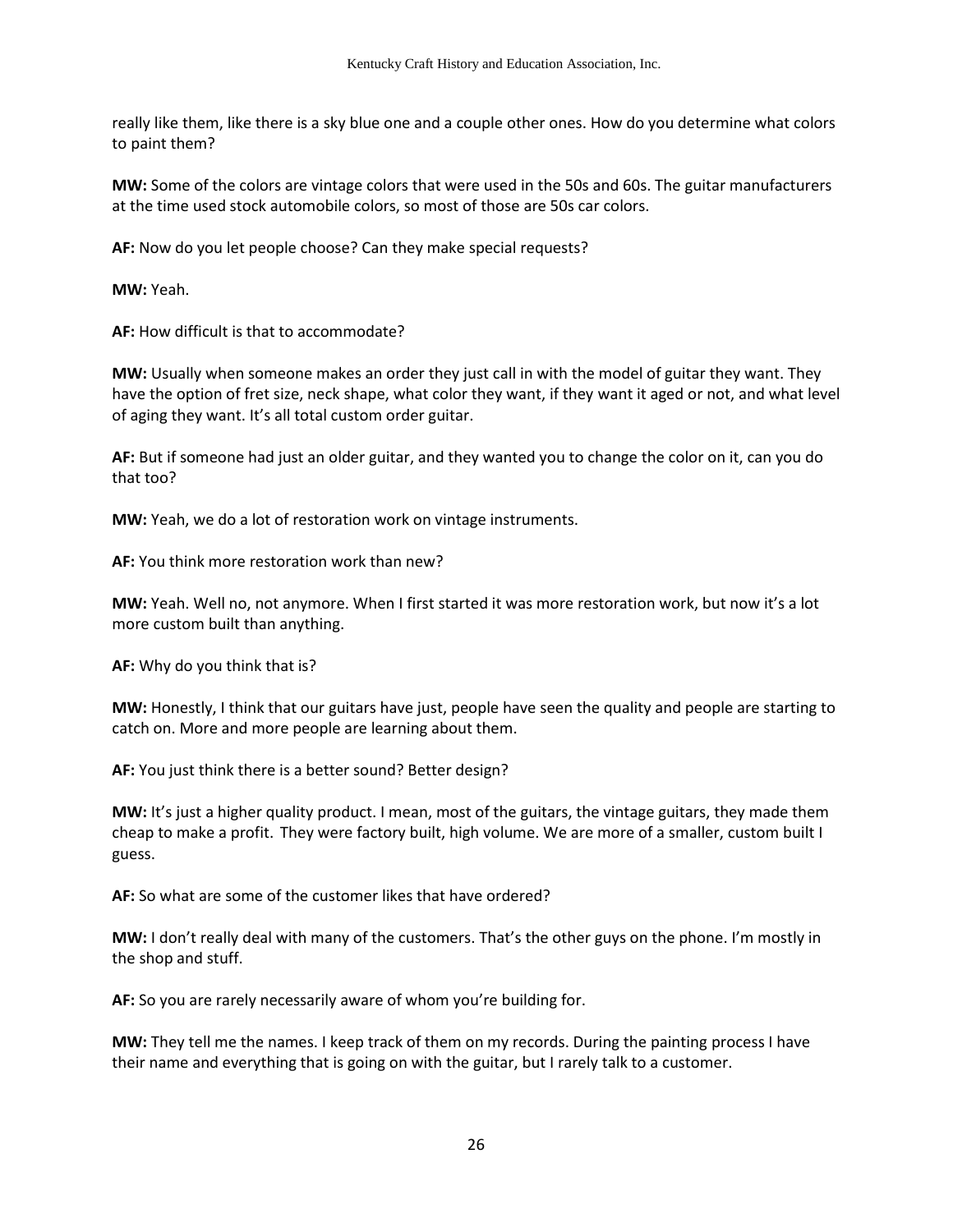**AF:** So you are building this guitar for someone and you know that in a lot of cases they've made this custom order and you finish putting the paint on it and you finish sanding it. Can you talk a little bit about what that feels like, to see that finished product?

**MW:** It's a gratifying, it's a very gratifying thing to take raw lumber and make an instrument out of it. That's why I do this. I enjoy making something. That's why I left the factory work and stuff because you know, you do the same thing all day, but you never see the end product. Then after I get through with it, it goes into Roy and he ages it or whatever and it gets put together and then you actually get to play the thing that started out as a piece of lumber back here.

**AF:** Yeah.

**MW:** So yeah, it's a pretty cool process.

**AF:** Yeah. Does the customer know that you were a part of it?

**MW:** Yeah.

**AF:** I mean is your name included? How is the guitar sold and packaged at that point?

## **[Interruption – outside noise]**

### **27:06**

**AF:** So when you have the finished product and they give it to the customer, do they know the individual's names that worked on it? I guess, is there a sense of ownership for you in that and how?

**MW:** I don't know that the customer actually knows everyone's names. Some of them do. We've met some of the customers. Some of them come by the shop and meet everybody. Yeah, it's a proud moment I guess you would say when you see someone satisfied with something that you had a big part in building.

**AF:** And that kind of makes it all worth it for you to be involved in the process?

**MW:** Yeah.

**AF:** So thinking in terms of the future, and where RS Guitarworks might go, what things do you see changing over the next five years?

**MW:** Probably getting a lot busier.

**AF:** You think so?

**MW:** Yeah. Well, when I first started I think we built twelve guitars in a year and did a lot of restoration. Now we do, I mean we've done fifty or sixty in a month now. So that's been six or seven years since I first started I guess, something like that. So yeah, it's growing pretty rapidly.

**AF:** Now why do you think that is?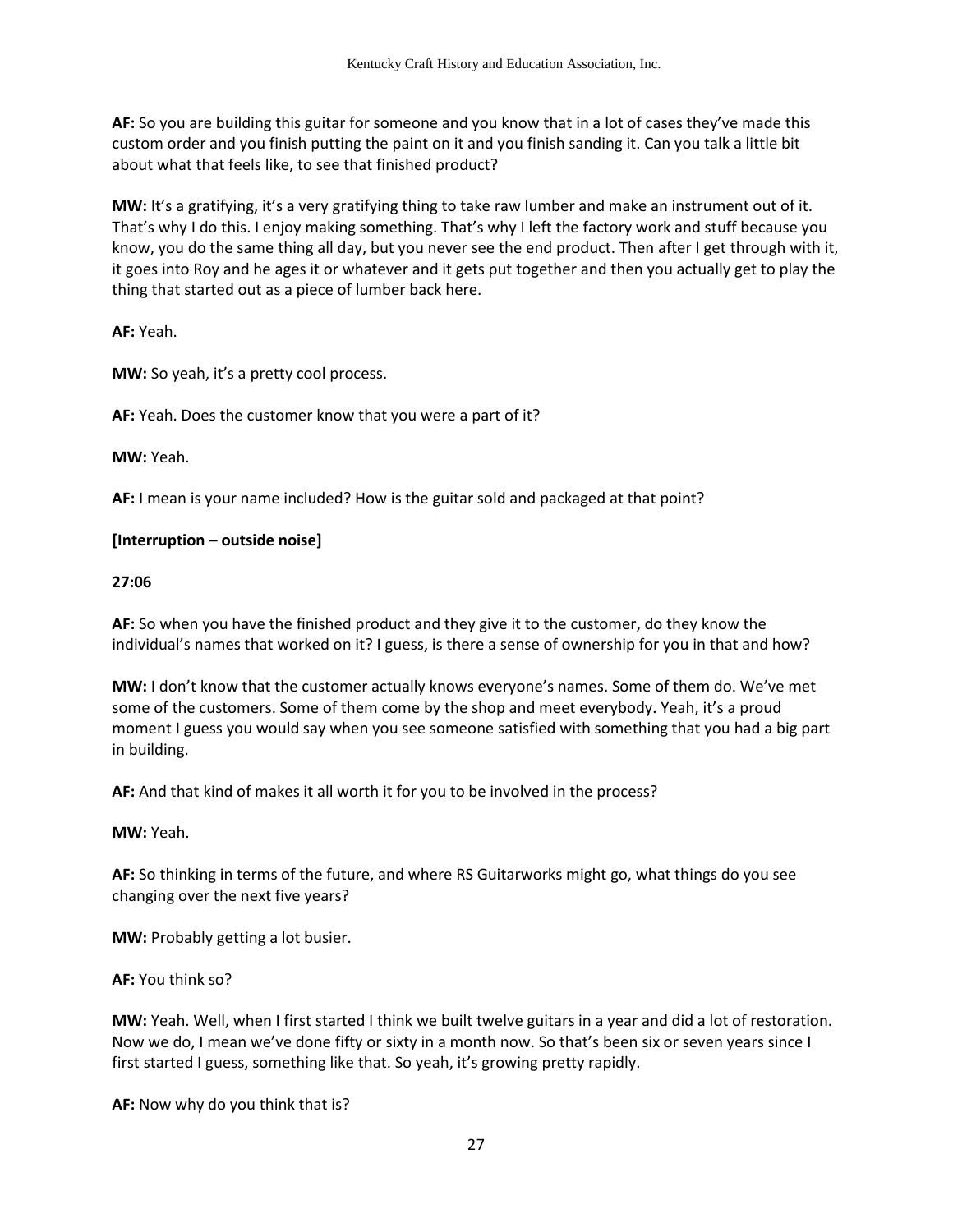**MW:** I guess more and more people are getting ahold of the guitars and finding out. We've picked up several dealers and stuff since then. When I first started they just sold them through the website, the RS website.

**AF:** I ask that question because I'm a teacher and so many of my students are so wrapped up in their iPods, you know, the Internet and things like that, it's hard for me to think you've got an increase in guitar sales. I think it's great, but I wonder what age group it is, and who is buying them, and why they are buying.

**MW:** I don't know. There are a lot of older musicians that buy our guitars right now. As far as kids, young people, I have no idea if that's who is buying them.

**AF:** Ok. Do you do anything with young musicians here in town?

**MW:** No, no. I have a nephew that's ten now. I've got him. He plays guitar a little bit.

**AF:** Really?

**MW:** Yeah, yeah, he's getting into it. Big Johnny Cash fan. For a ten year old, that's odd.

**AF:** So what are some of the ways that RS Guitarworks are involved in the community?

**MW:** You would probably have to talk to Roy and Scott about that. They do some benefit things. We've done a couple of guitars that they are going to donate to UK, the Kentucky guitars that Joey was involved big in that project. I think last year Scott and Roy donated a guitar to Winchester that the city auctioned off. I think there is a newspaper clipping of it in the gallery in there.

**AF:** So that's one of the biggest ways, just donating products to generate money.

**MW:** Yeah.

**AF:** Well, Monty is there anything that we haven't touched on that you think it really important to know about the guitar making process or about your experience here at RS Guitarworks?

**MW:** Not right off. I think we've about covered everything.

**AF:** Well I think it's interesting that you left and you came back. I think that speaks volumes for what the community must be like here at the shop.

**MW:** Yeah, we're all friends, and we all hang out together it seems like. We all get along. It's never a job when you enjoy what you're doing.

**AF:** You know, I think that's probably a great quote for us to end on, and we are looking forward to getting some footage and seeing you painting.

**MW:** Yeah, I'll be back there.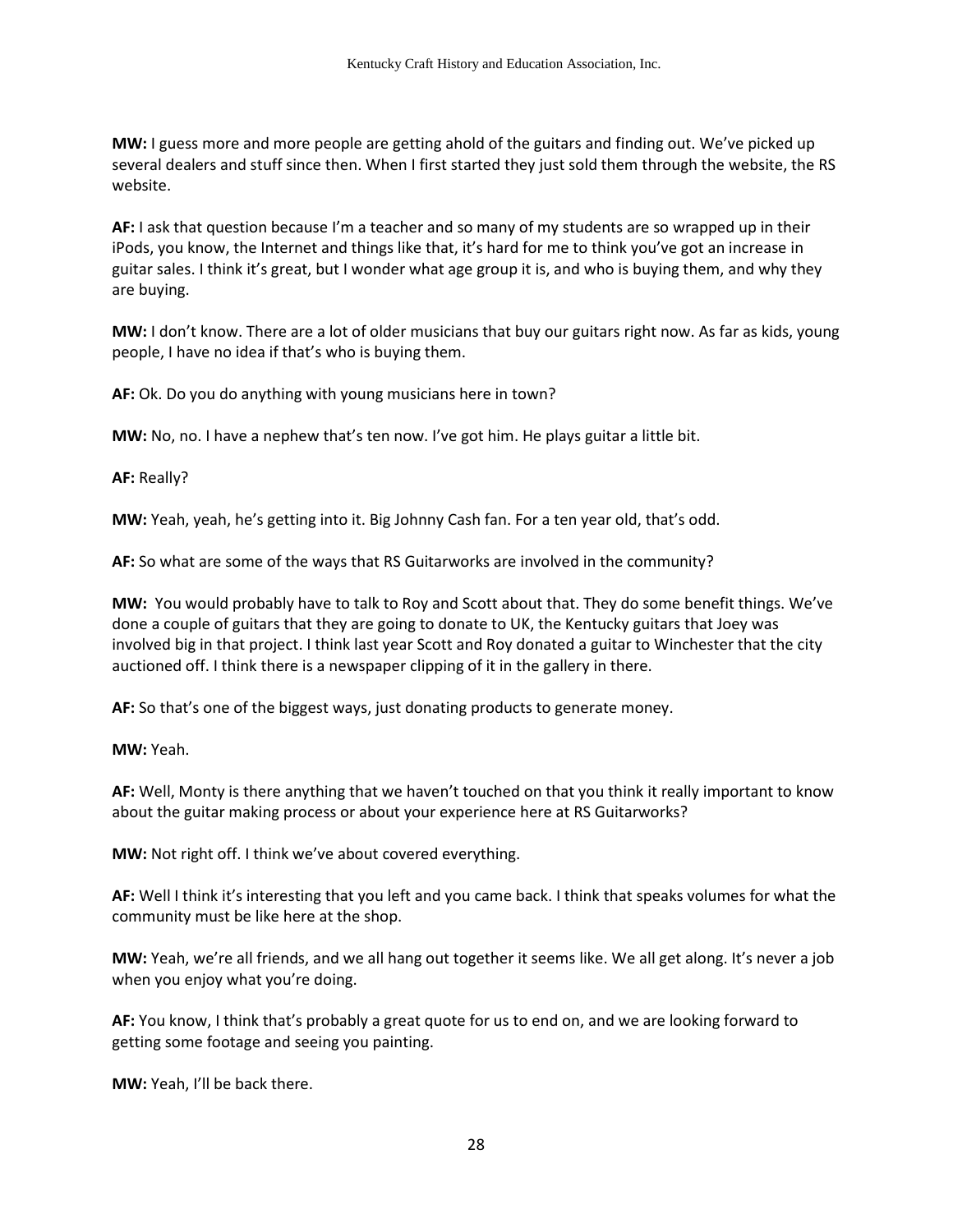**AF:** Ok. So with that we'll wrap up. Thank you, Monty.

**MW:** Thank you.

**AF:** So we really would like to film you painting. Is there like a better time to do that?

### **[End interview with Monty Weaver]**

**[Begin footage of shop area and painting studio]** 

## **31:36**

**RB:** You are just going to stand there for moral support.

**SL:** I'm just going to stand here and go, "Uh huh."

**RB:** Yeah.

## **[Begin footage of parts and process]**

**SL:** Well, we basically get the wood in and we cut it down into useable pieces and useable sizes like this, and then it will get cleaned up in other stages with other machinery and down to the thickness sizes and then it will get opened up, all the cavities, all the control templates and everything will get formed into that, and then, the next stage will be probably the contouring, the round over, getting all the sharp edges broke on it, figuring out where everything is actually placed on the body, and where things actually go and, show them this one here if you want to. This is one of our models, our solar flare model.

**RB:** Yeah this is actually one of our models that we call a solar flare. The first one of this guitar was done for Joe Perry of Aerosmith and the idea of actually inlaying an aluminum front that's acid edged. So all this has to be routed out to allow this to fit correctly. These guitars are also; there are two different styles of guitars that we do. One is called, "bolt-on neck," and the other one is called a, "set neck." This neck is actually glued in the guitar when it's actually ready to go as opposed to these where they are actually screwed in. It's just a lot more complicated of a design of a guitar. You know, just like the bodies, these necks all start off by just being a basic blank of wood that we cut in size and then a fingerboard that gets slotted for the frets. So, there's a lot of steps that go into getting from the raw wood into this step here, and then after than, once they are all sanded up, the next step is to actually go into paint.

### **34:12**

**AF:** Will you talk about some of the differences when you shift to computer production, so what that machine is actually doing and what portions it will be producing and what portions will still be by hand?

**RB:** You can probably grab a telepattern over there…

**AF:** I think it's interesting that you are shifting to a CNC machine.

**SL:** You want to show them some of the, how we hand-make the, just flatten it as much as possible.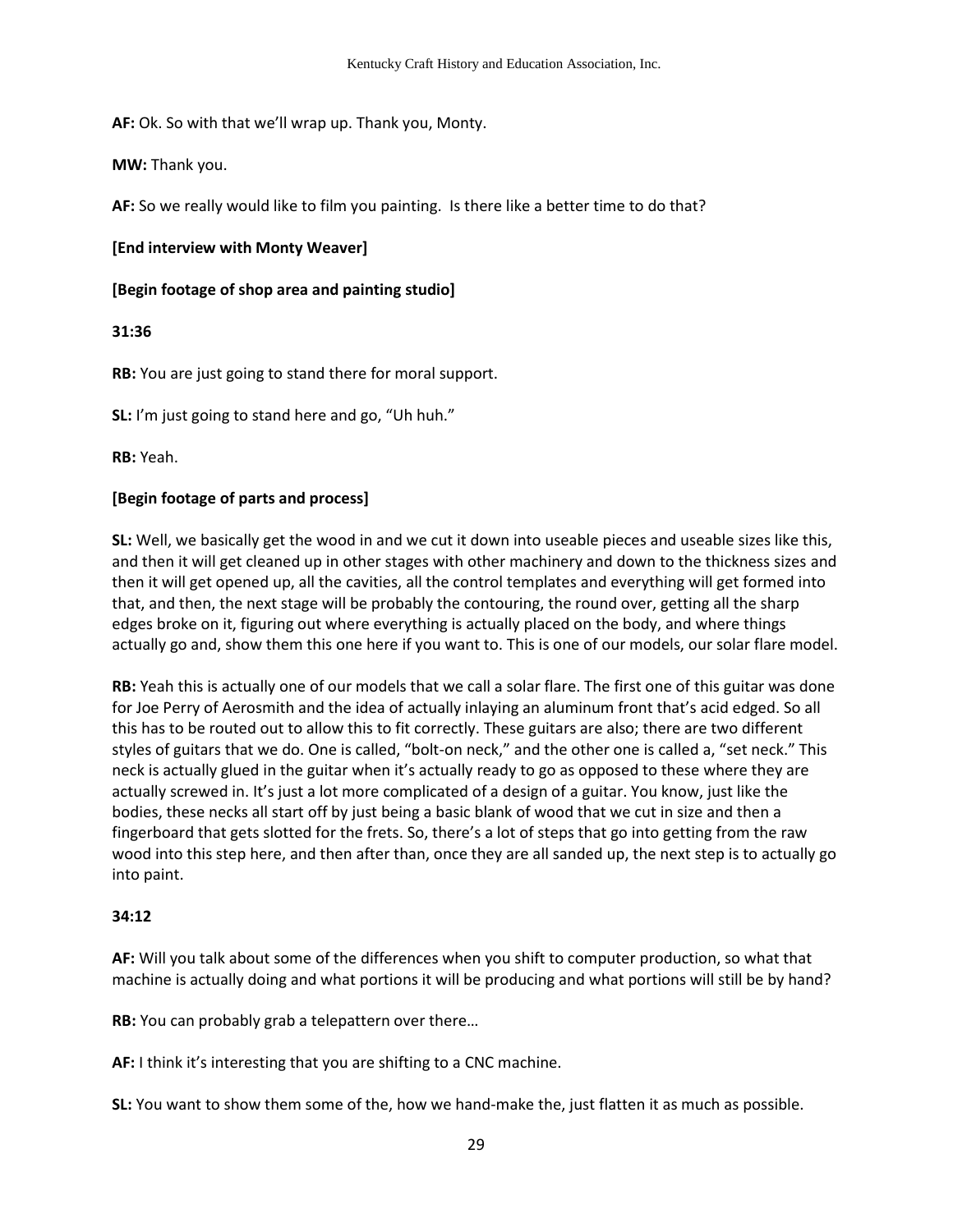**AF:** I promise I won't hit you [with reference to the overhead mic].

## **SL:** El Kabong!

**RB:** What's different about how we are doing it now versus what we are getting ready to move to, in the fifties and the sixties the way that guitars were produced was to take a bandsaw, cut the profile, then you would take a, you would make a master pattern that would get attached to the body and it would be ran on what would be called a pen router, which you guide by hand and it will follow this pattern to make sure that this body is cut down to this size every time. Then once that's done, the same locating holes that mounted it will mount a pattern that shows where all the controls and parts are going on the guitar. This is really a time consuming process because it has to be done by hand. Somebody has to sit here. You have to measure the depth of cut of everything every time you do it. And it always has the variable, what if something moves? By shifting to the CNC controlled machines, when you do this original pattern you are actually going to do it in the computer. Then, the computer, the CNC will follow that computer file depth, speed of cut, everything that you would have done by hand, to make sure that every time they are accurate within ten thousandths of an inch. It still leaves a lot of work because once the body comes off of the CNC and it's at this step, or at this stage, the edges are still very rough, the edges are still very square, many of the mounting holes are still not drilled, so all that has to still be done by hand. So it just kind of takes the guess work out of, or the risk, out of producing the guitars and keeps their consistency very close, but they will all still be handmade because they will have to be hand sanded, hand shaped, and that's really the most important part, making sure that that neck feels right, because the computer is never going to know that. You can get it close.

**SL:** It has to be sanded perfect too; because when they go to the spray both and they are not **[sanded well]**, when the finish hits them it will show every little scratch and every little thing. Still a lot of manhours involved even with the CNC machine.

**SA:** Oh I see. So the question we asked Monty, but we didn't ask either of you, just on a personal or aesthetic level, when you've made a guitar that's really sounds good or you hear somebody play it or you play it, what's that like?

**SL:** We always refer to that as the lightening hitting Frankenstein effect. In other words, a piece of tree that comes alive. So whenever that finally happens that's kind of the magic moment, because when you first string it up after you've worked on this piece of wood and you've polished it, you've got a beautiful finish on it, and then when you finally put all the components on it and get it set-up and you plug it in for that first time and hit that first note, it really feels good, if you are into building guitars obviously, it's a sense of pride in what you've created by hand. Usually from that point we will do some refinements and fine tuning, but it's usually an exciting moment and usually when things like that happen, usually the guys will gather around to hear it as well and want to try it and play it a little bit too. It's a lot of fun because it takes a good two or three months to complete one, so that's kind of a lengthy time to wait around and whenever it's done and it's finished and you hear it for the first time it's really rewarding for people like us who love building guitars.

**RB:** Yeah, the whole time you're hoping that you've hit the mark. The customer says, "I want to get a certain sound, I need it to do this, and you go on by your best knowledge and choice of woods and parts and all that you are going the direction that they are wanting, but for three months it's just a guess. You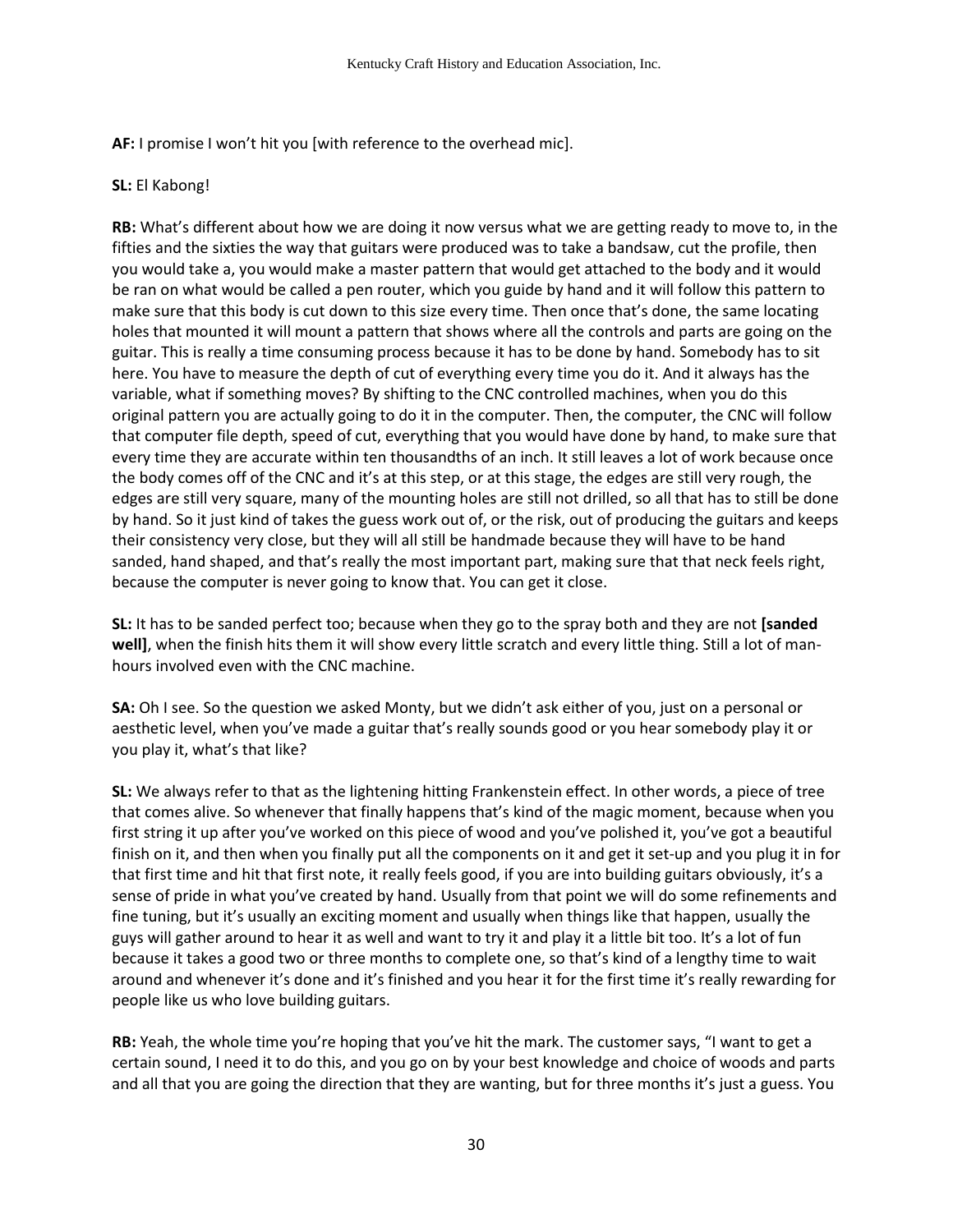don't know whether you are going to hit it and that first time you plug it in you go yeah, we got what they wanted, you know.

**SL:** And when you miss your mark it can be disappointing. Start over and try again. So it's not always…

### **[Interruption – outside noise]**

**SA:** So what is that like, when you've done all that and it sounds, it's not right?

**RB:** It's heart breaking because you spent three months of time and putting the passion into it only to find out that it's for nothing. I mean, we've had guitars where literally we've had to bring them back here after three months and take a bandsaw and cut them in half.

**SL:** If it's something like the tone or the sound of the guitar we can do something to change some components or some features on that to make it sound better, but if there is something wrong on the guitar physically then yeah, it's time to go back to square one.

#### **[Interruption – UPS delivery]**

#### **40:22**

**SL:** So from there we've still got a lot of physical man-hours, hand-hours.

**RB:** Well that's like, we don't make, from the computer files, we don't make the bodies fit perfectly because you want to take that down by hand because that ten thousandth that that machine could be off could be the difference. If the body is ten thousandths too big then the body can be ten thousandths too small then you've got a huge gap. So it's always better to let them run oversize and then by hand finesse it in because you know, people have always considered, they think hand-made, and I think honestly some people have this idea of a guy with a chisel and a pocket knife and it's really, in the music industry, it's not that way. People have been using routers, bandsaws, table saws, and all that, electric sanders, since the 40s, so it doesn't really matter whether it's a computer pushing the board through that router or whether it's a guy. It's still the router that's doing the work.

**SL:** All depends on your level of quality that you set for yourself as well. A lot of people will accept other things, some things that we won't, we're always striving for excellence and always trying to make every little detail perfect and flawless on it, so we've got a really high bar you know, as far as quality goes. I think that's a lot to be said for whether you are making pottery or painting or whatever, you set your own bar for what your standard should be. We've got a pretty high bar.

**AF:** Well I think that's good. I'm glad that you're willing to talk about that because some craft producers they… **[cut in film]** 

### **42:24**

**AF: [resume filming]** … since the '40s, and so in some ways that is traditional and authentic to include computers in the process.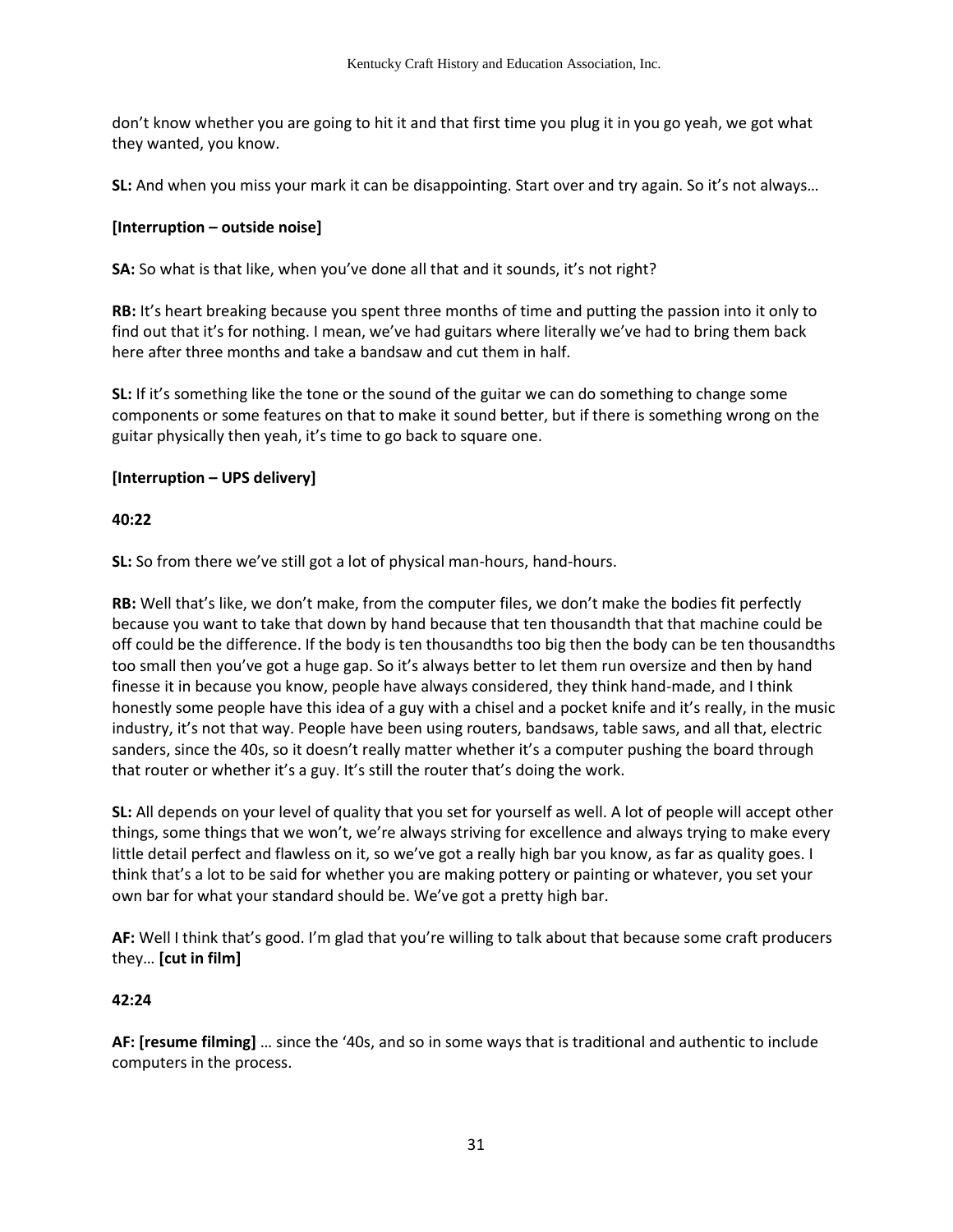**RB:** Yeah, I mean, power tools went all the way back to the '40s and I mean computer controlled equipment has been used in the guitar industry since the early '70s, so it's not new. It's new that the stuff is getting towards more affordable to a small person because that machine back in the '70s might have cost two million dollars is now down to where two knuckleheads that crawled out of a basement can afford it.

**SL:** And then, I think Roy wanted to sing a little for you.

**AF:** You want to sing some on the camera, Roy?

**RB:** No, no I'm good.

**AF:** Well I think that's good unless, Sean is there anything?

**SA:** No.

**43:21**

## **[Additional footage of guitars]**

**43:19**

**AF:** Now you did this for Aerosmith, is that what you said?

**SL:** We actually ended up doing two for him, and he takes them everywhere. He takes like 60 guitars with him on the road and that one that we built for him goes everywhere. This guitar tech said it's like his woobie. It goes on the tour bus with him; it goes with him everywhere he goes.

**RB:** It goes to his hotel room with him.

**SL:** He used it on the MTV Music Awards, Ellen DeGeneres, and the Late Night Show. He's done a lot of interviews and stuff with it in magazines with it.

**AF:** Yeah.

**SL:** It's everywhere you see Joe now he's got that guitar that we built for him and that's really cool.

**AF:** Yeah, that's fantastic.

**SL:** It's good to get paid for the job to help pay the bills, but that fact right there is so self-rewarding. I mean, we are talking Troy, Jon Shaffer's lead guitar player in Iced Earth and he said, "Man, the stuff you guys have done for Jon is amazing. Tell me about your guitars." Well now we've got him interested and he is wanting to buy two of them and they are getting ready to do a live concert DVD in Athens, Greece this summer, so our guitars are probably going to be in that too.

**AF:** Yeah.